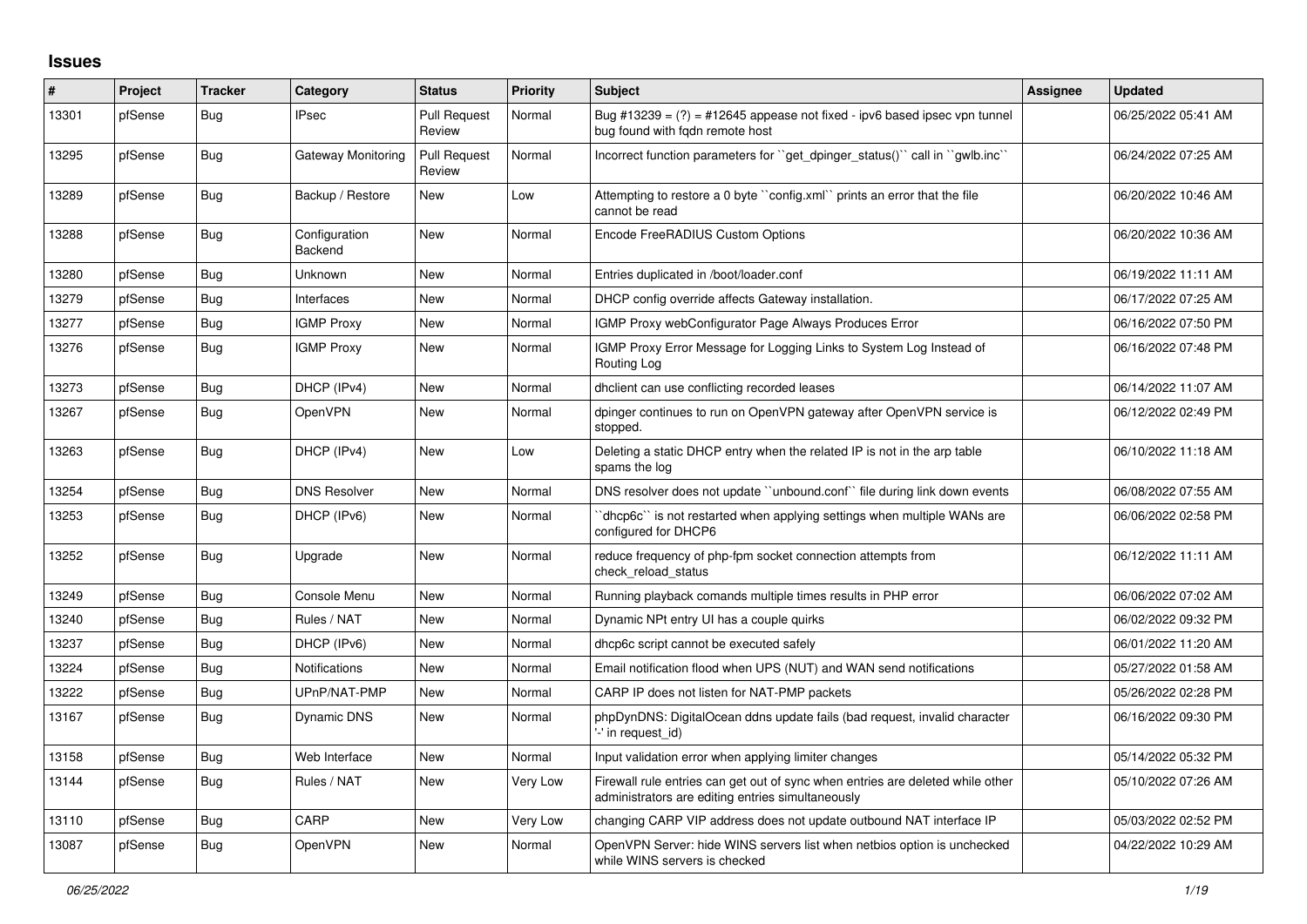| #     | Project | <b>Tracker</b> | Category                                 | <b>Status</b> | <b>Priority</b> | <b>Subject</b>                                                                                      | Assignee | <b>Updated</b>      |
|-------|---------|----------------|------------------------------------------|---------------|-----------------|-----------------------------------------------------------------------------------------------------|----------|---------------------|
| 13076 | pfSense | <b>Bug</b>     | <b>Gateway Monitoring</b>                | New           | Normal          | Marking a gateway as down does not affect IPsec entries using gateway<br>groups                     |          | 06/03/2022 10:32 AM |
| 13068 | pfSense | Bug            | Aliases / Tables                         | New           | Normal          | Error loading rules when URL Table IPs content is empty                                             |          | 04/17/2022 09:07 PM |
| 13067 | pfSense | Bug            | <b>FilterDNS</b>                         | New           | Normal          | filterdns resolve interval is twice the intended value                                              |          | 04/17/2022 07:45 PM |
| 13051 | pfSense | Bug            | <b>Traffic Shaper</b><br>(ALTQ)          | <b>New</b>    | Normal          | Firewall traffic shaper by interface selection unknow                                               |          | 04/12/2022 07:03 AM |
| 13046 | pfSense | <b>Bug</b>     | Rules / NAT                              | New           | Normal          | Floating rule applied to IPv6 interface with a SLAAC DHCPv6 gateway<br>reports error on boot        |          | 04/11/2022 09:50 AM |
| 13003 | pfSense | <b>Bug</b>     | Hardware / Drivers                       | <b>New</b>    | Normal          | Malicious Driver Detection event on ixl driver                                                      |          | 06/23/2022 01:31 AM |
| 13000 | pfSense | <b>Bug</b>     | <b>IPsec</b>                             | New           | Low             | IPsec AES-GCM encryption algorithm "Key Length" field should be labeled<br>"ICV Length"             |          | 03/30/2022 07:40 AM |
| 12960 | pfSense | Bug            | Installer                                | New           | Normal          | VGA installer image defaults to serial console, serial console is default in<br><b>GUI settings</b> |          | 05/10/2022 03:19 PM |
| 12959 | pfSense | Bug            | DHCP (IPv4)                              | Feedback      | Normal          | dhcplease process wrongly update host file if client-hostname is empty                              |          | 03/28/2022 10:26 AM |
| 12950 | pfSense | Bug            | Routing                                  | New           | Normal          | OpenVPN as default gateway does not get set at boot time                                            |          | 04/09/2022 05:46 PM |
| 12947 | pfSense | Bug            | DHCP (IPv6)                              | New           | Normal          | DHCP6 client does not take any action if the interface IPv6 address changes<br>during renewal       |          | 06/19/2022 09:34 PM |
| 12938 | pfSense | Bug            | IPv6 Router<br>Advertisements<br>(RADVD) | <b>New</b>    | Normal          | MaxRtrAdvInterval would allow stale DNS servers to be deleted faster                                |          | 03/12/2022 09:37 AM |
| 12927 | pfSense | Bug            | OpenVPN                                  | <b>New</b>    | Normal          | OpenVPN with OCSP enabled allows connections with revoked certificates                              |          | 03/24/2022 08:22 AM |
| 12926 | pfSense | Bug            | Interfaces                               | Feedback      | Normal          | Changing LAGG type on CARP interfaces makes VIPs go to an "init" State                              |          | 03/10/2022 10:52 AM |
| 12922 | pfSense | i Bug          | DHCP (IPv4)                              | New           | Normal          | Classless static routes received on DHCP WAN can override chosen default<br>gateway                 |          | 03/28/2022 10:08 AM |
| 12905 | pfSense | Bug            | Web Interface                            | <b>New</b>    | Normal          | Add VLAN Re-assignment to Import Interface Mismatch Wizard                                          |          | 03/07/2022 08:05 AM |
| 12888 | pfSense | Bug            | Rules / NAT                              | New           | Normal          | pfSense sends un-NATed packets during OpenVPN startup                                               |          | 03/01/2022 03:13 PM |
| 12878 | pfSense | Bug            | <b>Traffic Shaper</b><br>(ALTQ)          | Incomplete    | Normal          | Traffic shaping by interface, route queue bandwidth inbound, out by a large<br>factor.              |          | 06/06/2022 07:03 AM |
| 12877 | pfSense | Bug            | <b>Dynamic DNS</b>                       | Feedback      | Normal          | Cloudflare DynDNS fails to update more than two addresses                                           |          | 05/29/2022 06:56 PM |
| 12875 | pfSense | <b>Bug</b>     | Package System                           | New           | Normal          | Import zabbix-agent6 and zabbix-proxy6 from FreeBSD Ports                                           |          | 05/28/2022 06:50 PM |
| 12857 | pfSense | <b>Bug</b>     | Gateways                                 | New           | Normal          | Firewall gateway goes away when making changes to Bridge0 device                                    |          | 02/27/2022 11:20 AM |
| 12853 | pfSense | <b>Bug</b>     | <b>NAT Reflection</b>                    | Feedback      | High            | Network Address Translation - Pure NAT pfsense freeze after reboot                                  |          | 02/22/2022 08:40 AM |
| 12850 | pfSense | <b>Bug</b>     | Routing                                  | New           | Low             | Console error during boot: "route: route has not been found"                                        |          | 02/22/2022 08:27 AM |
| 12829 | pfSense | Bug            | <b>Traffic Shaper</b><br>(Limiters)      | Feedback      | Normal          | Dummynet kernel module fails to load after upgrade.                                                 |          | 03/17/2022 09:26 AM |
| 12828 | pfSense | Bug            | Wireless                                 | New           | Normal          | pfSense keeps crashing (Fatal trap 12: page fault while in kernel mode)                             |          | 02/21/2022 07:55 AM |
| 12823 | pfSense | i Bug          | DHCP (IPv6)                              | New           | Normal          | Multiple DHCP6 WAN connections PPPoE interface 'defached' status                                    |          | 02/18/2022 05:39 AM |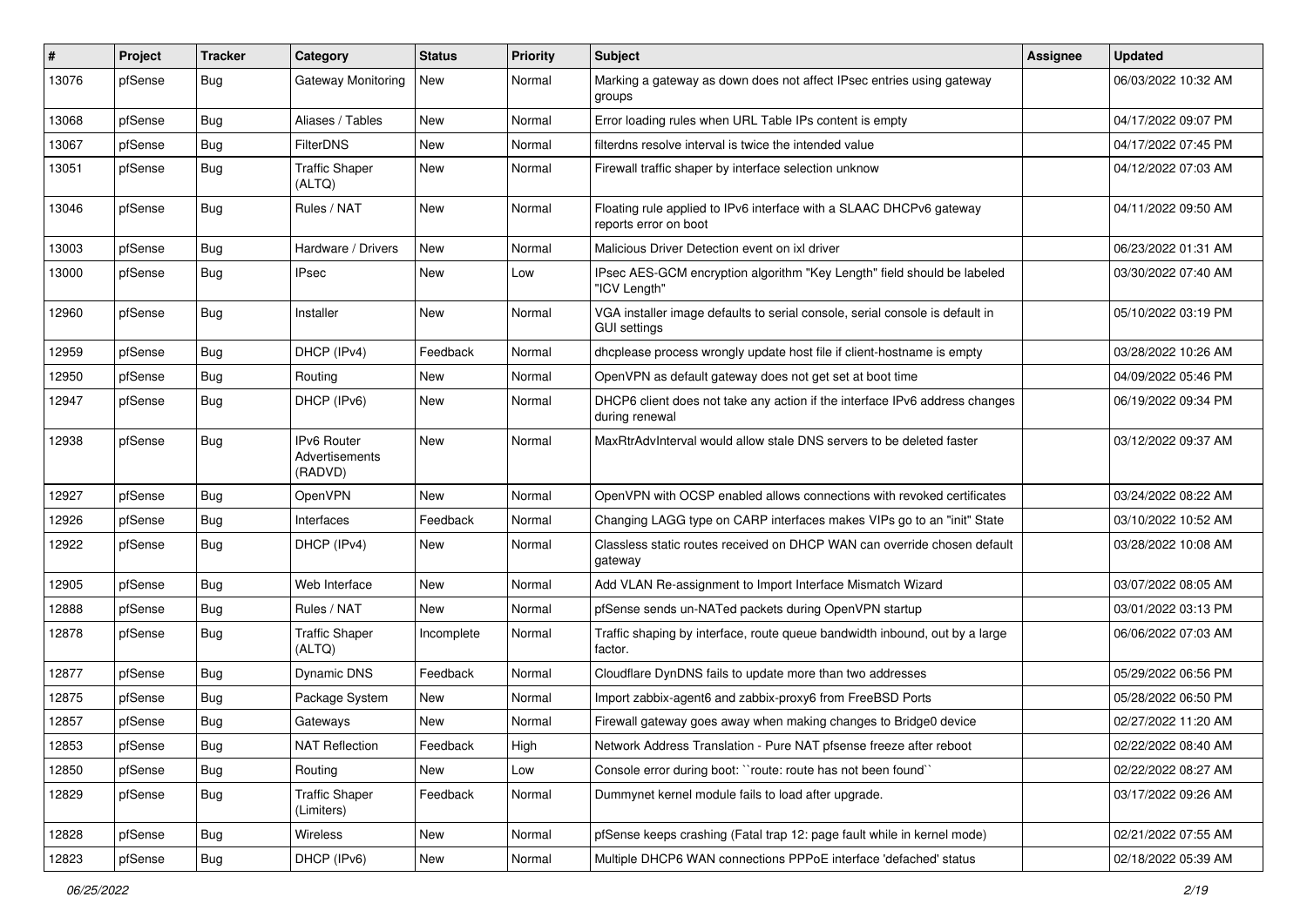| $\vert$ # | Project | <b>Tracker</b> | Category                 | <b>Status</b>                 | <b>Priority</b> | Subject                                                                                                                | Assignee | <b>Updated</b>      |
|-----------|---------|----------------|--------------------------|-------------------------------|-----------------|------------------------------------------------------------------------------------------------------------------------|----------|---------------------|
| 12797     | pfSense | <b>Bug</b>     | UPnP/NAT-PMP             | New                           | Normal          | UPnP+STUN forms invalid outbound NAT rules using the external address<br>discovered from STUN                          |          | 02/15/2022 01:01 PM |
| 12796     | pfSense | Bug            | Upgrade                  | Confirmed                     | Normal          | 2.5.2 -> 2.6.0 upgrade segfaults if certain packages are installed.                                                    |          | 05/24/2022 07:43 AM |
| 12774     | pfSense | <b>Bug</b>     | Backup / Restore         | New                           | Normal          | Picture widget image is not saved in backup                                                                            |          | 04/04/2022 04:48 AM |
| 12764     | pfSense | Bug            | Gateways                 | <b>New</b>                    | Normal          | VTI gateway status is pending after assigning the VTI interface                                                        |          | 02/07/2022 05:41 AM |
| 12757     | pfSense | <b>Bug</b>     | Diagnostics              | <b>Pull Request</b><br>Review | Very Low        | Clean up /etc/inc/filter.inc use of pfctl -F                                                                           |          | 05/17/2022 02:18 PM |
| 12747     | pfSense | Bug            | Logging                  | <b>New</b>                    | Normal          | System log is filled by sshguard                                                                                       |          | 05/03/2022 03:08 AM |
| 12740     | pfSense | Bug            | FreeBSD                  | Incomplete                    | Normal          | panic: esp input cb: Unexpected address family                                                                         |          | 01/27/2022 01:19 PM |
| 12737     | pfSense | <b>Bug</b>     | Certificates             | <b>New</b>                    | Normal          | CApath is not defined by default in curl                                                                               |          | 05/17/2022 02:30 PM |
| 12734     | pfSense | Bug            | Web Interface            | Incomplete                    | Low             | Long hostname breaks DHCP leases layout                                                                                |          | 01/31/2022 01:03 PM |
| 12730     | pfSense | <b>Bug</b>     | Captive Portal           | <b>New</b>                    | Normal          | RADIUS accounting does not work if WAN is down                                                                         |          | 01/26/2022 05:13 AM |
| 12726     | pfSense | Bug            | Authentication           | <b>New</b>                    | Normal          | LDAP select container button auto populate                                                                             |          | 01/25/2022 01:48 PM |
| 12708     | pfSense | <b>Bug</b>     | Aliases / Tables         | <b>New</b>                    | Normal          | alias with non resolving DNS entry breaks underlying pf table                                                          |          | 02/20/2022 06:13 PM |
| 12705     | pfSense | Bug            | <b>IPsec</b>             | Incomplete                    | Normal          | ECDSA certificate does not work for IPSec VPN phase 1                                                                  |          | 01/24/2022 03:22 PM |
| 12648     | pfSense | <b>Bug</b>     | Captive Portal           | New                           | Normal          | Undocumented variables 'listenporthttp' and 'listenporthttps'                                                          |          | 12/28/2021 10:44 AM |
| 12632     | pfSense | <b>Bug</b>     | Gateways                 | New                           | High            | Assigning a /30 WAN IP address at the console does not save the gateway<br>correctly                                   |          | 05/17/2022 02:28 PM |
| 12612     | pfSense | Bug            | <b>DNS Resolver</b>      | <b>New</b>                    | Normal          | DNS Resolver is restarted during every "rc.newwanip" event                                                             |          | 06/03/2022 07:13 AM |
| 12563     | pfSense | <b>Bug</b>     | OpenVPN                  | New                           | Normal          | OpenVPN server doesn't support Framed-IPv6-Address RADIUS attribute                                                    |          | 12/03/2021 11:19 AM |
| 12552     | pfSense | Bug            | OpenVPN                  | <b>New</b>                    | Normal          | "Pull DNS" option within OpenVPN client does not cause pfSense to use<br>DNS servers assigned by remote OpenVPN server |          | 12/08/2021 08:45 AM |
| 12544     | pfSense | Bug            | <b>Operating System</b>  | New                           | Normal          | OpenSSH vulnerabilities                                                                                                |          | 12/04/2021 04:36 PM |
| 12543     | pfSense | Bug            | Web Interface            | Feedback                      | Normal          | Deleteing a Outbound NAT rule gave me an empty rule and displayed php<br>error in UI.                                  |          | 02/14/2022 04:36 AM |
| 12542     | pfSense | Bug            | Virtual IP Addresses     | <b>New</b>                    | Normal          | Cannot assign a same IPv6 Link-Local address to different interfaces                                                   |          | 11/25/2021 01:41 AM |
| 12539     | pfSense | <b>Bug</b>     | Interfaces               | New                           | Low             | Changing VLAN ID for LAN interface in assignments silently fails.                                                      |          | 11/23/2021 04:12 AM |
| 12519     | pfSense | <b>Bug</b>     | Authentication           | <b>New</b>                    | Normal          | Fail authentication using special character in password via the LDAP<br>connector                                      |          | 11/12/2021 07:39 AM |
| 12509     | pfSense | Bug            | OpenVPN                  | I New                         | Normal          | Deffered authentication does not work with auth-gen-token external-auth or<br>pusk "auth-token"                        |          | 11/08/2021 04:01 AM |
| 12508     | pfSense | <b>Bug</b>     | <b>DHCP Relay</b>        | New                           | Normal          | DHCP Relay over VPN                                                                                                    |          | 11/06/2021 11:25 AM |
| 12504     | pfSense | <b>Bug</b>     | Interfaces               | New                           | Normal          | BCM57412 NetXtreme-E 10Gb RDMA Ethernet controller issue                                                               |          | 11/05/2021 04:51 AM |
| 12483     | pfSense | <b>Bug</b>     | Configuration<br>Backend | New                           | Normal          | GUI creates inconsistent config.xml                                                                                    |          | 10/23/2021 06:48 AM |
| 12467     | pfSense | i Bug          | <b>Captive Portal</b>    | New                           | Normal          | CP error on client disconnect after reboot                                                                             |          | 10/17/2021 05:35 AM |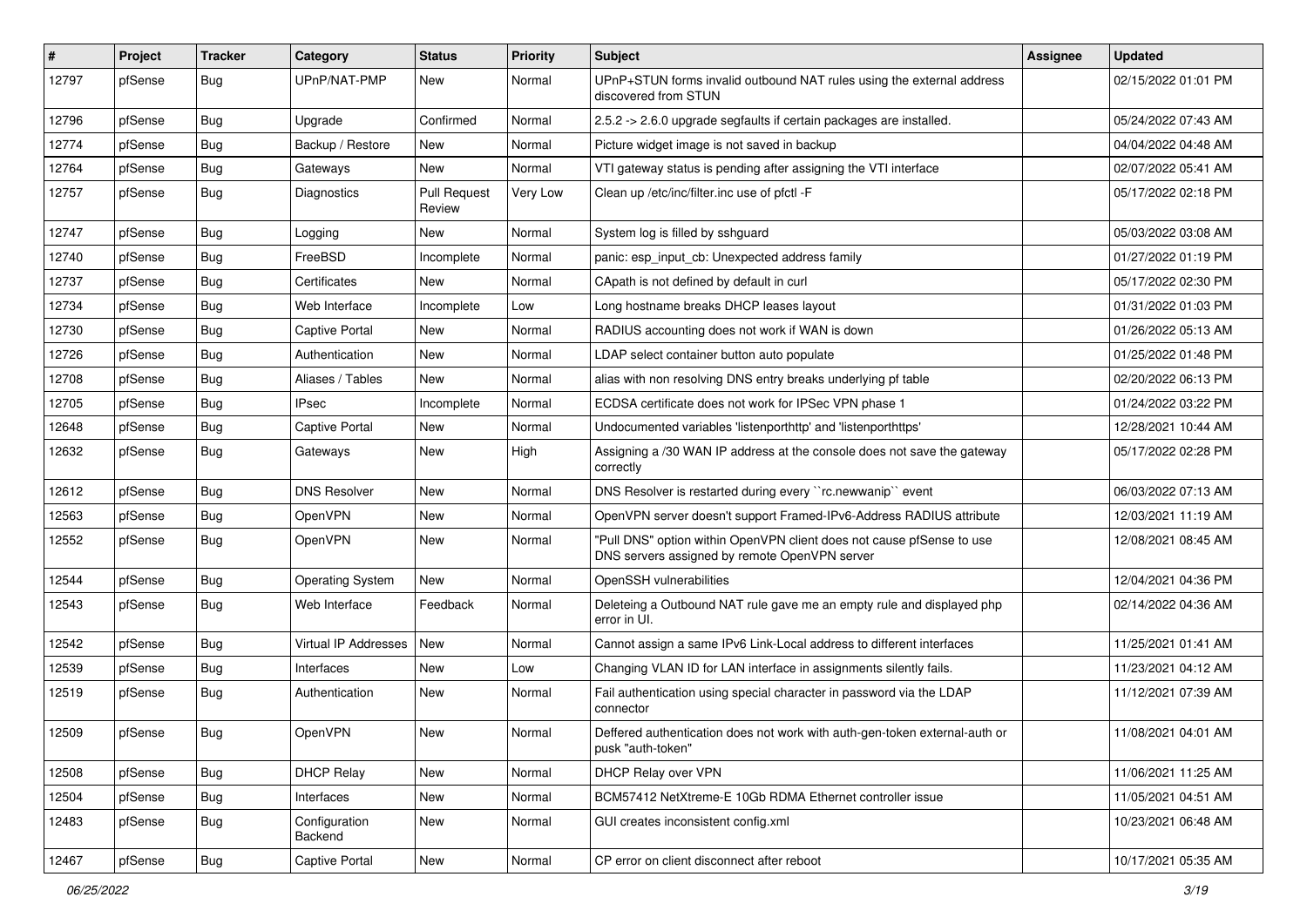| $\vert$ # | Project | <b>Tracker</b> | Category                        | <b>Status</b>                 | <b>Priority</b> | Subject                                                                                                                          | Assignee | <b>Updated</b>      |
|-----------|---------|----------------|---------------------------------|-------------------------------|-----------------|----------------------------------------------------------------------------------------------------------------------------------|----------|---------------------|
| 12464     | pfSense | <b>Bug</b>     | Logging                         | <b>Pull Request</b><br>Review | Normal          | Syslog Auth messages are sent as Emergency Level                                                                                 |          | 05/17/2022 02:20 PM |
| 12451     | pfSense | Bug            | <b>Virtual IP Addresses</b>     | <b>New</b>                    | Normal          | deleteVIP() does not check RFC2136 Update Source                                                                                 |          | 10/13/2021 10:06 AM |
| 12436     | pfSense | Bug            | PPPoE Server                    | New                           | Normal          | Pppoe server config gui does not allow setting of chap authentication, and<br>sets the network start address for allocation to 0 |          | 10/21/2021 08:15 AM |
| 12421     | pfSense | Bug            | Rules / NAT                     | <b>New</b>                    | Normal          | IPV6 limiter bug                                                                                                                 |          | 10/02/2021 08:44 AM |
| 12401     | pfSense | Bug            | <b>Traffic Graphs</b>           | <b>New</b>                    | Normal          | Traffic graphs with untagged and tagged VLAN on same interface                                                                   |          | 09/23/2021 09:18 PM |
| 12393     | pfSense | Bug            | <b>Traffic Shaper</b><br>(ALTQ) | <b>New</b>                    | Low             | Priority of qOthersLow higher than default queues                                                                                |          | 09/21/2021 02:48 PM |
| 12357     | pfSense | Bug            | <b>Captive Portal</b>           | <b>New</b>                    | Normal          | Captive Portal popup Logout button loads full login page in popup when<br>clicked                                                |          | 10/27/2021 12:10 PM |
| 12283     | pfSense | Bug            | Authentication                  | <b>New</b>                    | Normal          | LDAP/RADIUS authentication servers configuration does not allow source IP<br>address to be specified                             |          | 08/20/2021 01:15 AM |
| 12259     | pfSense | Bug            | <b>Operating System</b>         | <b>New</b>                    | Normal          | Intel em NICs Suffering Performance Degradation on FreeBSD12                                                                     |          | 02/25/2022 09:28 PM |
| 12249     | pfSense | Bug            | Backup / Restore                | New                           | Normal          | HAProxy causing failed ACB backups                                                                                               |          | 11/15/2021 11:58 PM |
| 12122     | pfSense | <b>Bug</b>     | Web Interface                   | <b>New</b>                    | Normal          | Perform greedy actions asychronously                                                                                             |          | 07/10/2021 01:10 PM |
| 12095     | pfSense | <b>Bug</b>     | Authentication                  | <b>New</b>                    | Normal          | Memory leak in pcscd                                                                                                             |          | 06/01/2022 01:01 PM |
| 12070     | pfSense | Bug            | DHCP (IPv4)                     | <b>New</b>                    | Low             | VLAN0 for WAN DHCP                                                                                                               |          | 12/23/2021 04:31 PM |
| 12067     | pfSense | i Bug          | DHCP (IPv4)                     | <b>New</b>                    | Very Low        | <b>DHCP Monitoring Statistics Error</b>                                                                                          |          | 06/21/2021 08:39 AM |
| 12056     | pfSense | <b>Bug</b>     | Logging                         | <b>New</b>                    | Normal          | Filterlog says "Unknown Option %u"                                                                                               |          | 06/18/2021 05:51 AM |
| 12013     | pfSense | Bug            | Logging                         | <b>New</b>                    | Low             | Reading log data is inefficient in certain cases                                                                                 |          | 06/08/2021 07:35 AM |
| 11992     | pfSense | <b>Bug</b>     | Virtual IP Addresses            | Confirmed                     | High            | GRE Tunnel - Does not work with a virtual IP as endpoint                                                                         |          | 06/04/2021 01:16 AM |
| 11960     | pfSense | <b>Bug</b>     | <b>Gateway Monitoring</b>       | Feedback                      | Normal          | Gateway Monitoring Traffic Goes Out Default Gateway                                                                              |          | 12/20/2021 05:43 AM |
| 11953     | pfSense | <b>Bug</b>     | <b>IGMP Proxy</b>               | New                           | Normal          | XG-1541 crashes when igmpproxy is enabled and network interfaces status<br>change                                                |          | 05/24/2021 04:55 PM |
| 11925     | pfSense | <b>Bug</b>     | OpenVPN                         | <b>New</b>                    | Normal          | Calling-Station-Id always set to WAN IP                                                                                          |          | 05/14/2021 09:27 AM |
| 11872     | pfSense | <b>Bug</b>     | Interfaces                      | New                           | Normal          | gif interfaces reporting incorrect traffic counters                                                                              |          | 12/30/2021 04:00 AM |
| 11786     | pfSense | <b>Bug</b>     | Services                        | <b>New</b>                    | Normal          | SSH incomplete setup and startup fail while recovering XML backup in a<br>fresh install of pfSense 2.5.0                         |          | 04/17/2021 01:36 PM |
| 11778     | pfSense | Bug            | OpenVPN                         | New                           | Normal          | OpenVPN uses 100% CPU after experiencing packet loss                                                                             |          | 02/28/2022 07:38 AM |
| 11761     | pfSense | <b>Bug</b>     | L <sub>2</sub> TP               | New                           | Normal          | L2TP/IPsec VPN : PPP LCP negotiation occurs before user authentication                                                           |          | 03/31/2021 04:52 AM |
| 11759     | pfSense | <b>Bug</b>     | Dashboard                       | New                           | Normal          | Traffic graphs on dashboard double upload on pppoe links                                                                         |          | 12/30/2021 04:00 AM |
| 11731     | pfSense | Bug            | Hardware / Drivers              | <b>New</b>                    | Normal          | Missing support for Realtek USB NICs                                                                                             |          | 03/30/2021 04:32 AM |
| 11730     | pfSense | <b>Bug</b>     | Web Interface                   | New                           | Normal          | Improve visibility of option selections in dark themes                                                                           |          | 03/25/2021 09:38 PM |
| 11724     | pfSense | Bug            | Package System                  | New                           | Normal          | Packages unexpectedly removed when changing update branches                                                                      |          | 03/29/2021 08:09 AM |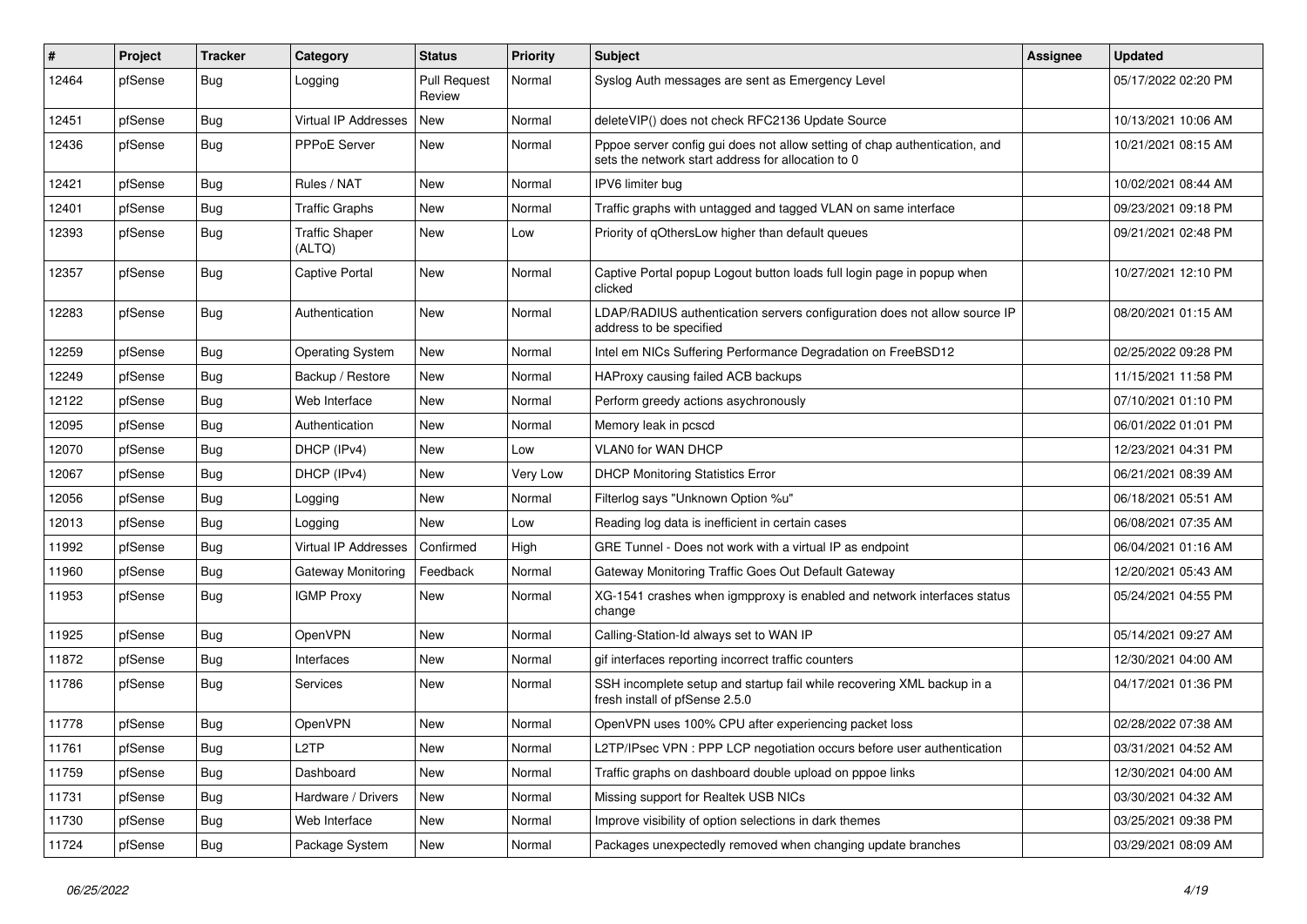| #     | Project | <b>Tracker</b> | Category                            | <b>Status</b> | <b>Priority</b> | <b>Subject</b>                                                                                                                                                                                  | <b>Assignee</b> | <b>Updated</b>      |
|-------|---------|----------------|-------------------------------------|---------------|-----------------|-------------------------------------------------------------------------------------------------------------------------------------------------------------------------------------------------|-----------------|---------------------|
| 11717 | pfSense | Bug            | Rules / NAT                         | New           | Normal          | Incorrect port forwarding rules if Destination port alias is not equal to<br>Redirect target port alias                                                                                         |                 | 03/22/2021 06:06 AM |
| 11715 | pfSense | Bug            | <b>OpenVPN</b>                      | New           | Normal          | OpenVPN MTU                                                                                                                                                                                     |                 | 03/22/2021 01:35 AM |
| 11666 | pfSense | <b>Bug</b>     | Logging                             | New           | Normal          | GUI Firewall log search not parsing filter.log beyond hard coded limit                                                                                                                          |                 | 03/12/2021 11:38 AM |
| 11657 | pfSense | Bug            | Interfaces                          | New           | Normal          | netmap_ring_reinit error                                                                                                                                                                        |                 | 03/18/2021 10:32 PM |
| 11641 | pfSense | Bug            | Interfaces                          | New           | Normal          | On xn based interfaces without the VLANMTU flag the first VLAN tag defined<br>does not follow the parent interface MTU settings. All subsequent VLAN tags<br>follow the parent interface's MTU. |                 | 03/09/2021 06:42 PM |
| 11619 | pfSense | Bug            | Upgrade                             | New           | Normal          | Unable to upgrade 2.4.4-p3 to 2.5/21.02-p1                                                                                                                                                      |                 | 08/15/2021 10:00 AM |
| 11566 | pfSense | Bug            | Web Interface                       | New           | Low             | Firewall Maximum Table Entries "default size" is whatever is entered                                                                                                                            |                 | 02/27/2021 10:01 AM |
| 11556 | pfSense | <b>Bug</b>     | Rules / NAT                         | New           | Normal          | Kill all states associated with a NAT address                                                                                                                                                   |                 | 03/19/2021 10:29 AM |
| 11548 | pfSense | <b>Bug</b>     | Rules / NAT                         | New           | Normal          | "rule expands to no valid combination" error from port forward automatic rule<br>mixing IPv4 and IPv6 elements                                                                                  |                 | 02/27/2021 03:18 PM |
| 11541 | pfSense | Bug            | OpenVPN                             | <b>New</b>    | Normal          | OpenVPN status does not work properly when set to TCP and Concurrent<br>Connections $= 1$                                                                                                       |                 | 03/02/2021 02:27 PM |
| 11503 | pfSense | Bug            | OpenVPN                             | <b>New</b>    | Normal          | Using multiple authentication backends on an OpenVPN server fails                                                                                                                               |                 | 02/23/2021 12:23 PM |
| 11473 | pfSense | Bug            | Web Interface                       | New           | Normal          | System Activity shows invalid data on SG-3100                                                                                                                                                   |                 | 02/19/2021 08:12 PM |
| 11430 | pfSense | <b>Bug</b>     | Interfaces                          | New           | Normal          | PHP console spam after Assigning Interfaces                                                                                                                                                     |                 | 10/09/2021 10:37 AM |
| 11429 | pfSense | Bug            | Web Interface                       | New           | Normal          | System Log / Settings form activates "Reset Log Files" button on enter                                                                                                                          |                 | 10/28/2021 01:35 PM |
| 11418 | pfSense | <b>Bug</b>     | <b>IPsec</b>                        | New           | Very Low        | 'NAT-T: Force' is broken for IPv6 IPsec                                                                                                                                                         |                 | 02/16/2021 08:25 AM |
| 11412 | pfSense | Bug            | Interfaces                          | New           | Normal          | LLDPD Package Doesn't Work with Switchports                                                                                                                                                     |                 | 02/12/2021 08:12 PM |
| 11363 | pfSense | <b>Bug</b>     | Installer                           | New           | Normal          | Clean Install 2.5.0 fails due to hardware incompability                                                                                                                                         |                 | 02/04/2021 11:06 AM |
| 11335 | pfSense | Bug            | Interfaces                          | New           | Normal          | Spoofing the MAC on a LAGG interface does not work for some NIC types.                                                                                                                          |                 | 01/29/2021 09:10 AM |
| 11268 | pfSense | Bug            | Web Interface                       | New           | Normal          | Cookie named 'id' prevents Edit form fields being set properly                                                                                                                                  |                 | 09/03/2021 06:16 AM |
| 11232 | pfSense | Bug            | <b>Operating System</b>             | New           | Normal          | Fix pfSense_fsync                                                                                                                                                                               |                 | 01/08/2021 08:53 AM |
| 11203 | pfSense | <b>Bug</b>     | Certificates                        | New           | Normal          | certificate manager very slow                                                                                                                                                                   |                 | 12/31/2020 11:57 AM |
| 11192 | pfSense | Bug            | <b>Traffic Shaper</b><br>(Limiters) | Feedback      | Normal          | Using Limiters causes out of order packets within one TCP or UDP flow                                                                                                                           |                 | 01/06/2021 12:09 AM |
| 11184 | pfSense | Bug            | FreeBSD                             | New           | Normal          | PF: State policy cannot be configurable                                                                                                                                                         |                 | 02/09/2021 02:43 AM |
| 11177 | pfSense | i Bug          | Dynamic DNS                         | New           | Normal          | DDNSv6 not using Check IP Services                                                                                                                                                              |                 | 12/21/2020 05:02 AM |
| 11174 | pfSense | <b>Bug</b>     | <b>Traffic Shaper</b><br>(ALTQ)     | Feedback      | Normal          | Incorrect traffic shaping on pppoe interface                                                                                                                                                    |                 | 12/21/2020 11:21 PM |
| 11149 | pfSense | <b>Bug</b>     | <b>DHCP Relay</b>                   | New           | Normal          | DHCP relay won't start with DHCP server behind gateway                                                                                                                                          |                 | 03/22/2021 05:13 AM |
| 11147 | pfSense | Bug            | Dynamic DNS                         | New           | Normal          | Domeneshop DynDNS IPv4 and IPv6                                                                                                                                                                 |                 | 12/09/2020 11:47 PM |
| 11110 | pfSense | Bug            | Backup / Restore                    | New           | Normal          | Backup file should be checked before restoring a specific area                                                                                                                                  |                 | 12/05/2020 02:50 PM |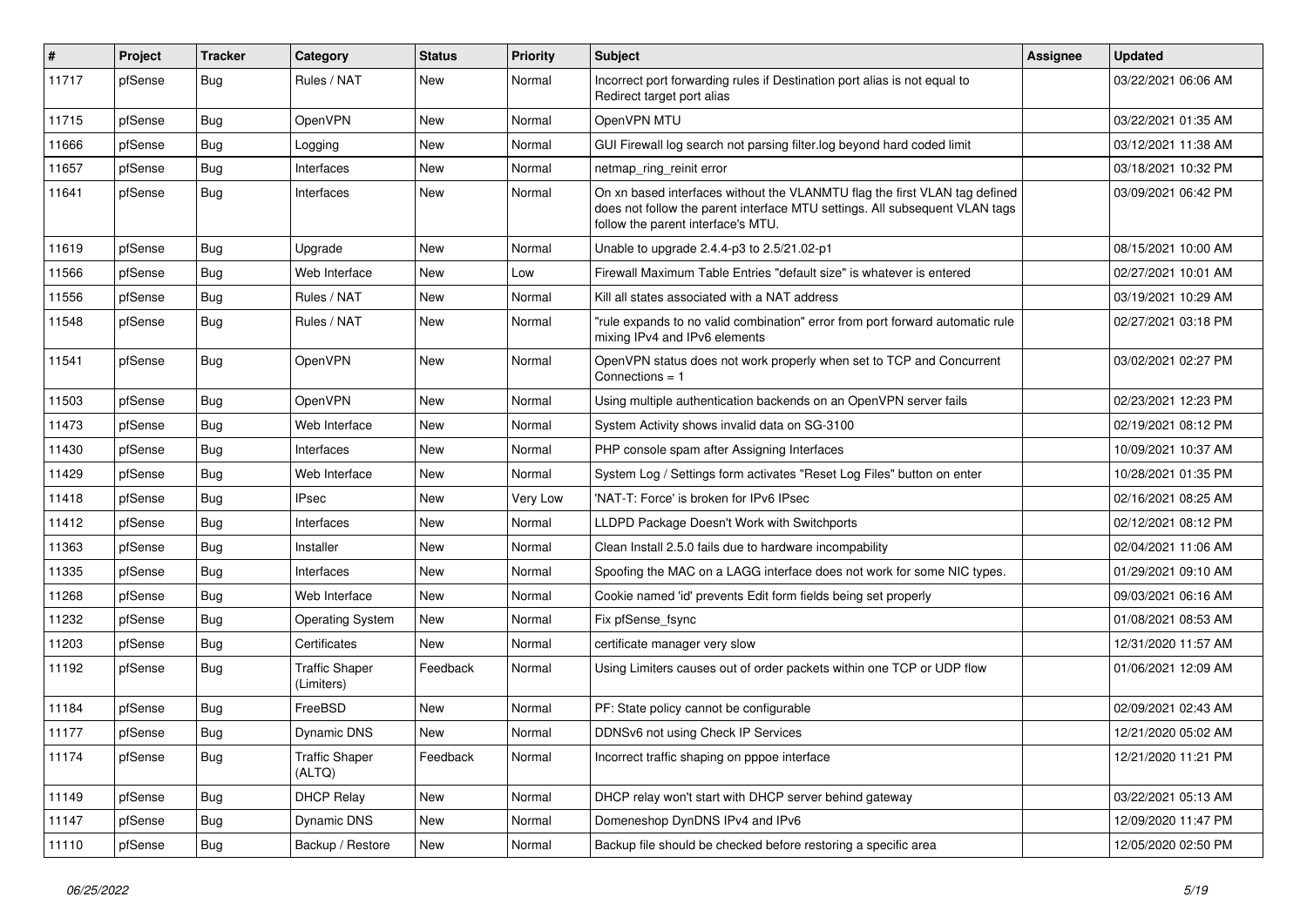| $\vert$ # | Project | <b>Tracker</b> | Category                     | <b>Status</b> | <b>Priority</b> | <b>Subject</b>                                                                                                    | Assignee | <b>Updated</b>      |
|-----------|---------|----------------|------------------------------|---------------|-----------------|-------------------------------------------------------------------------------------------------------------------|----------|---------------------|
| 11093     | pfSense | Bug            | Wireless                     | <b>New</b>    | Low             | ral(4) driver non-functional in arm64                                                                             |          | 11/21/2020 10:45 AM |
| 10980     | pfSense | <b>Bug</b>     | <b>Operating System</b>      | <b>New</b>    | Normal          | rc.local is executed at login by rc.initial, and not at boot time.                                                |          | 10/19/2020 09:39 AM |
| 10959     | pfSense | Bug            | Traffic Graphs               | Feedback      | Low             | Traffic graph stopped on interface used via netmap                                                                |          | 02/22/2021 02:57 AM |
| 10952     | pfSense | Bug            | Rules / NAT                  | New           | Low             | Inconsistency in Subnet Defaults Between Firewall Rules and Interface<br>Address Assignments                      |          | 10/09/2020 12:50 PM |
| 10833     | pfSense | <b>Bug</b>     | Configuration<br>Backend     | <b>New</b>    | Normal          | unbound exits on configuration error when link status flaps on LAN interface                                      |          | 08/13/2020 11:53 PM |
| 10822     | pfSense | <b>Bug</b>     | DHCP (IPv6)                  | <b>New</b>    | Normal          | Deprecated IPv6 prefix won't be announced as deprecated to clients                                                |          | 08/10/2020 09:23 AM |
| 10765     | pfSense | <b>Bug</b>     | Authentication               | New           | Normal          | Ampersands in Idap extended query are escaped twice                                                               |          | 09/02/2020 07:55 AM |
| 10729     | pfSense | <b>Bug</b>     | Package System               | New           | Normal          | Certificate verification failed for pkg.freebsd.org                                                               |          | 07/05/2020 01:12 AM |
| 10726     | pfSense | Bug            | Rules / NAT                  | New           | Normal          | Sticky-connections option is bugged - sticky-address cannot be redefined                                          |          | 11/12/2020 10:12 AM |
| 10715     | pfSense | Bug            | <b>DHCP Relay</b>            | <b>New</b>    | Normal          | DHCPv6 relay always uses the "first" IPv6 address of an interface                                                 |          | 06/29/2020 05:01 AM |
| 10714     | pfSense | <b>Bug</b>     | DHCP (IPv6)                  | <b>New</b>    | Normal          | radvd only gives out the prefix of the "first" IPv6 address of an interface                                       |          | 10/06/2020 01:03 PM |
| 10712     | pfSense | <b>Bug</b>     | Rules / NAT                  | New           | Normal          | "default allow LAN IPv6 to any" rule does not work right after boot when<br>using IPv6 PD                         |          | 06/30/2020 12:17 AM |
| 10701     | pfSense | <b>Bug</b>     | Web Interface                | <b>New</b>    | Very Low        | Firewall Log too wide with Rule Description Column                                                                |          | 06/25/2020 07:36 AM |
| 10690     | pfSense | <b>Bug</b>     | Installer                    | New           | Low             | Not possible to make UFS install on ZFS formatted drive                                                           |          | 04/21/2022 12:39 PM |
| 10671     | pfSense | <b>Bug</b>     | <b>Operating System</b>      | <b>New</b>    | Normal          | pfsense 2.4.5_1 does not boot on Gen2 2012R2 HyperV VM                                                            |          | 05/09/2021 06:39 AM |
| 10624     | pfSense | <b>Bug</b>     | <b>DNS Resolver</b>          | New           | Normal          | Unbound configuration memory leak with python module + register DHCP<br>leases active                             |          | 02/26/2021 10:27 AM |
| 10584     | pfSense | Bug            | Hardware / Drivers           | <b>New</b>    | Normal          | SG-3100 with M.2: shutdown instead of reboot                                                                      |          | 07/21/2020 03:08 AM |
| 10577     | pfSense | <b>Bug</b>     | Hardware / Drivers           | Feedback      | Normal          | intel x553 (c3000 chipset) loading x520 driver                                                                    |          | 05/28/2020 03:59 AM |
| 10544     | pfSense | <b>Bug</b>     | User Manager /<br>Privileges | New           | Normal          | It's not possible to add a user to group operator using the gui                                                   |          | 04/21/2022 12:39 PM |
| 10530     | pfSense | <b>Bug</b>     | Upgrade                      | <b>New</b>    | Normal          | Convert config version to be based on product version                                                             |          | 04/21/2022 12:39 PM |
| 10513     | pfSense | <b>Bug</b>     | Rules / NAT                  | New           | Normal          | State issues with policy routing and HA failover                                                                  |          | 04/21/2022 12:39 PM |
| 10493     | pfSense | Bug            | <b>IPsec</b>                 | <b>New</b>    | Normal          | filter get vpns list() issues                                                                                     |          | 05/06/2020 01:07 AM |
| 10352     | pfSense | Bug            | Authentication               | New           | Very Low        | RADIUS authentication fails with MSCHAPv1 or MSCHAPv2 when<br>passwords contain international characters          |          | 06/20/2022 04:04 PM |
| 10342     | pfSense | Bug            | <b>DNS Resolver</b>          | New           | Normal          | Unbound domain overrides stop resolving periodically. They only resume<br>after the service has been restarted.   |          | 03/13/2020 10:35 AM |
| 10325     | pfSense | <b>Bug</b>     | <b>Notifications</b>         | <b>New</b>    | Normal          | System/Advanced/Notifications/E-Mail - SMTP Notification E-Mail auth<br>password Unexpected Bahaviour             |          | 10/30/2020 08:17 AM |
| 10311     | pfSense | <b>Bug</b>     | <b>OpenVPN</b>               | New           | Normal          | Too low net.link.ifqmaxlen causes packet drop under load when using<br>OpenVPN inside bridge interface under load |          | 08/10/2021 03:10 AM |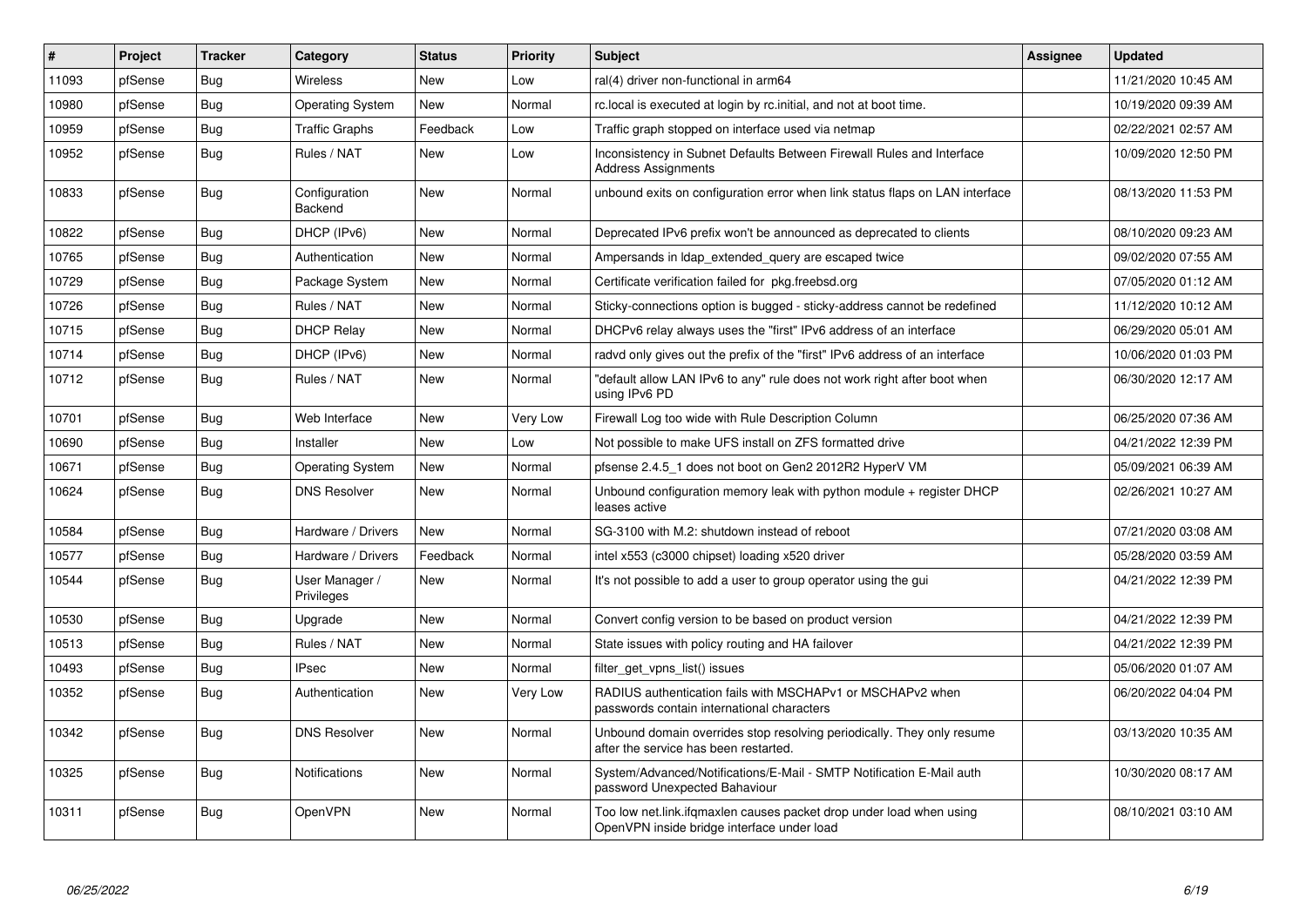| #     | Project | <b>Tracker</b> | Category                     | <b>Status</b> | <b>Priority</b> | <b>Subject</b>                                                                                                       | <b>Assignee</b> | <b>Updated</b>      |
|-------|---------|----------------|------------------------------|---------------|-----------------|----------------------------------------------------------------------------------------------------------------------|-----------------|---------------------|
| 10310 | pfSense | Bug            | Upgrade                      | New           | Normal          | Systems with low RAM and several packages may temporarily fail to load<br>large tables after an upgrade              |                 | 03/03/2020 07:55 AM |
| 10277 | pfSense | Bug            | Web Interface                | New           | Normal          | Sorting the log entries does not use year value                                                                      |                 | 02/24/2020 07:46 AM |
| 10271 | pfSense | Bug            | Web Interface                | New           | Normal          | Large number of VLAN/LANs make "Interfaces" menu hard to access                                                      |                 | 02/20/2020 04:46 AM |
| 10150 | pfSense | <b>Bug</b>     | <b>IGMP Proxy</b>            | New           | Normal          | IGMP Proxy does not scale to hundreds of streams                                                                     |                 | 01/03/2020 02:56 AM |
| 10143 | pfSense | Bug            | <b>DNS Resolver</b>          | New           | Normal          | System hostname DNS entry is assigned to the wrong IP on multi-wan<br>setups                                         |                 | 12/31/2019 02:33 PM |
| 10000 | pfSense | Bug            | <b>Dynamic DNS</b>           | <b>New</b>    | Normal          | Azure Dynamic DNS A and AAAA Records for Apex Zone                                                                   |                 | 03/31/2020 09:03 AM |
| 9887  | pfSense | Bug            | Rules / NAT                  | New           | Low             | Rule separator positions change when deleting multiple rules                                                         |                 | 05/10/2022 03:11 PM |
| 9837  | pfSense | Bug            | Interfaces                   | New           | Very Low        | ipv6 is not completely disabled on the interfaces                                                                    |                 | 10/24/2019 01:16 AM |
| 9805  | pfSense | Bug            | Dynamic DNS                  | New           | Normal          | dynDNS cloudflare multiple entries                                                                                   |                 | 10/02/2019 04:51 PM |
| 9755  | pfSense | Bug            | Package System               | New           | Very Low        | package description wrong link<br>https://www.freshports.org/security/openvpn-client-export                          |                 | 09/13/2019 07:22 AM |
| 9737  | pfSense | Bug            | <b>Traffic Graphs</b>        | New           | Normal          | traffic-graphs.js shows incorrect units inside the chart                                                             |                 | 09/09/2019 06:35 AM |
| 9698  | pfSense | Bug            | <b>RRD Graphs</b>            | New           | Normal          | Monitoring graphs do not retain state after auto-refresh                                                             |                 | 08/26/2019 02:09 AM |
| 9690  | pfSense | Bug            | Interfaces                   | New           | Normal          | Ethernet flow control should be disabled by default                                                                  |                 | 08/19/2019 06:45 PM |
| 9677  | pfSense | <b>Bug</b>     | Dashboard                    | New           | Normal          | Dashboard hangs when widget needs data from a remote host which is<br>down                                           |                 | 08/13/2019 09:15 AM |
| 9664  | pfSense | Bug            | Dynamic DNS                  | New           | Normal          | DynDNS and Dual-wan problem with CloudFlare (works with No-Ip)                                                       |                 | 08/03/2019 10:00 AM |
| 9654  | pfSense | Bug            | <b>DNS Resolver</b>          | New           | Normal          | After reboot, the DNS resolver must be restarted before it will advertise the<br>ipv6 DNS address of the router.     |                 | 11/20/2020 03:12 AM |
| 9650  | pfSense | Bug            | Gateways                     | New           | Normal          | IPv6 connection drops (ir-)regular on Kabelvodafone (German cable ISP)                                               |                 | 07/27/2019 07:14 AM |
| 9626  | pfSense | Bug            | Web Interface                | New           | Normal          | When deny write permission is assigned to a user, there is no error feedback<br>if the user tries to write something |                 | 11/13/2020 07:25 PM |
| 9585  | pfSense | <b>Bug</b>     | Interfaces                   | New           | Normal          | 6RD: Unable to reach hosts on within same 6rd-domain                                                                 |                 | 08/14/2019 02:39 PM |
| 9566  | pfSense | Bug            | <b>Traffic Graphs</b>        | New           | Normal          | Traffic graph displays traffic incorrectly                                                                           |                 | 11/18/2019 07:54 AM |
| 9504  | pfSense | Bug            | Dynamic DNS                  | New           | Normal          | Multiple Dynamic DNS update notifications for the same interface, not<br>differentiated by the hostname              |                 | 05/07/2019 07:46 AM |
| 9485  | pfSense | Bug            | User Manager /<br>Privileges | New           | Normal          | password match error on system usermanager causes Group membership<br>to be reset.                                   |                 | 04/26/2019 08:52 AM |
| 9453  | pfSense | <b>Bug</b>     | <b>LAGG Interfaces</b>       | New           | Normal          | VLAN Interfaces on LAGG get orphaned at boot                                                                         |                 | 08/21/2019 11:16 AM |
| 9384  | pfSense | <b>Bug</b>     | Interfaces                   | Confirmed     | Normal          | devd putting "\$" before variable contents when using single quotes                                                  |                 | 04/21/2022 12:39 PM |
| 9353  | pfSense | Bug            | Dashboard                    | New           | Low             | PHPSession errors from limited access to dashboard and widgets                                                       |                 | 10/06/2020 09:31 AM |
| 9344  | pfSense | <b>Bug</b>     | Translations                 | New           | Normal          | OpenVPN click NCP Algorithms will always go to DH Parameters website(in<br>Chinese-Taiwan)                           |                 | 10/21/2021 03:48 AM |
| 9343  | pfSense | Bug            | DHCP (IPv4)                  | New           | Normal          | diag_arp.php times out with large DHCPD leases table                                                                 |                 | 08/14/2019 01:19 PM |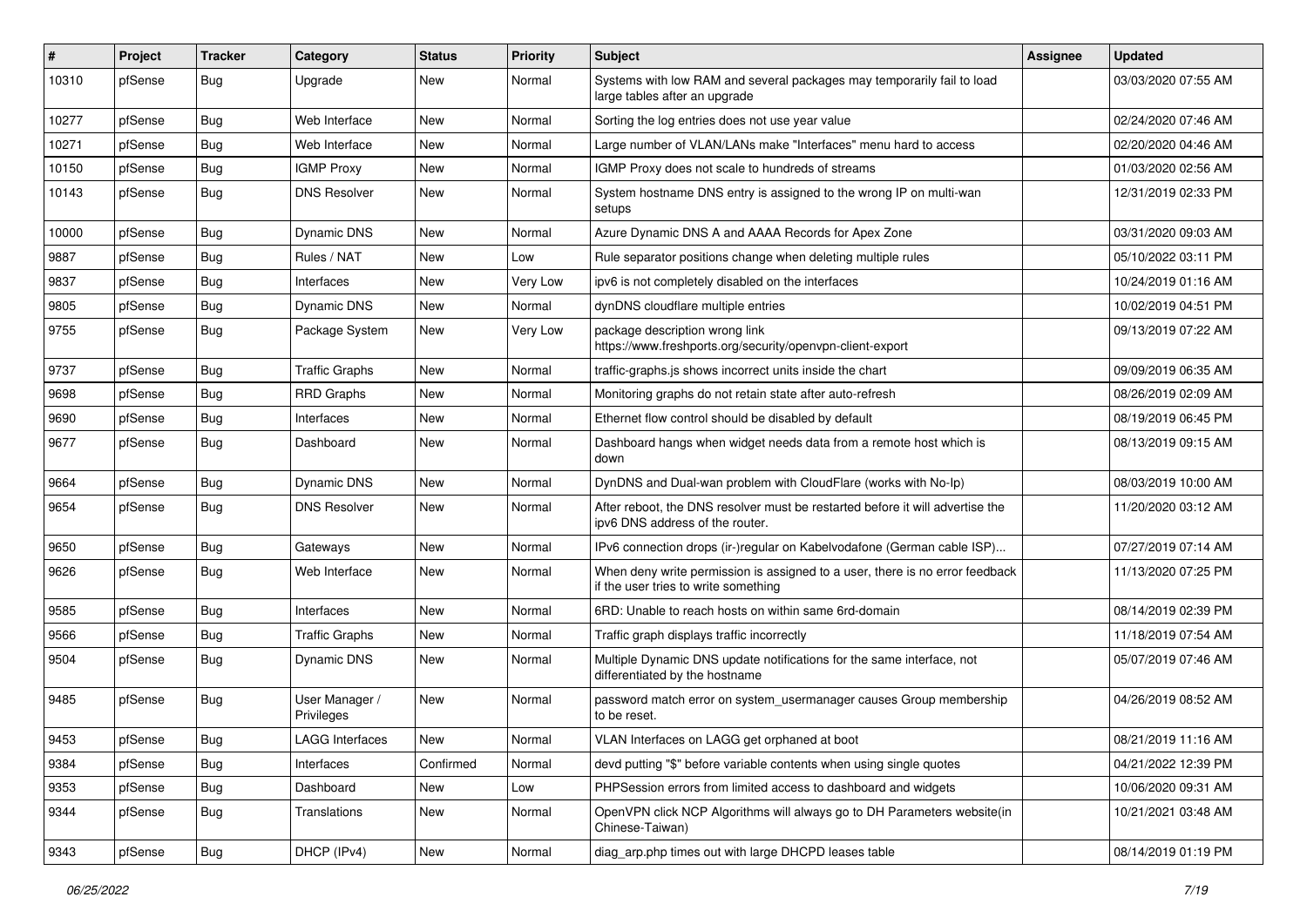| $\vert$ # | Project | <b>Tracker</b> | Category                                 | <b>Status</b> | <b>Priority</b> | Subject                                                                                                                      | Assignee | <b>Updated</b>      |
|-----------|---------|----------------|------------------------------------------|---------------|-----------------|------------------------------------------------------------------------------------------------------------------------------|----------|---------------------|
| 9338      | pfSense | <b>Bug</b>     | <b>IGMP Proxy</b>                        | <b>New</b>    | Normal          | igmpproxy ignoring downstream vlan interface                                                                                 |          | 02/22/2019 03:48 AM |
| 9295      | pfSense | <b>Bug</b>     | <b>PPPoE Server</b>                      | <b>New</b>    | Very High       | IPv6 PD does not work with PPPOE (Server & Client)                                                                           |          | 05/15/2022 10:53 AM |
| 9241      | pfSense | <b>Bug</b>     | Interfaces                               | <b>New</b>    | Normal          | Ethernet link cycles up/down if "auto-negotiate" is explicitly selected in<br>interface configuration                        |          | 12/31/2018 08:36 PM |
| 9192      | pfSense | Bug            | PPP Interfaces                           | <b>New</b>    | Normal          | PPPoE daemon selects wrong interface                                                                                         |          | 08/20/2019 10:05 AM |
| 9183      | pfSense | <b>Bug</b>     | <b>LAGG Interfaces</b>                   | <b>New</b>    | Very Low        | OpenVPN Lagg Interface not working after restart or new start                                                                |          | 08/21/2019 11:17 AM |
| 9179      | pfSense | <b>Bug</b>     | <b>NAT Reflection</b>                    | New           | Normal          | NAT reflection fix implemented for #8604 is causing WebUI and XMLRPC to<br>fail on slave                                     |          | 03/27/2020 08:01 PM |
| 9167      | pfSense | <b>Bug</b>     | Rules / NAT                              | <b>New</b>    | Normal          | Some Important ICMPv6 Traffic Not Allowed by Default Rules                                                                   |          | 08/14/2019 01:00 PM |
| 9149      | pfSense | <b>Bug</b>     | Package System                           | <b>New</b>    | Low             | Continued issues with /tmp and /var in RAM on 2.4                                                                            |          | 11/24/2018 11:56 AM |
| 9140      | pfSense | Bug            | Logging                                  | <b>New</b>    | Very Low        | Unexpected rule can be displayed when looking up filter log entry with<br>multiple matching rules                            |          | 08/19/2019 02:56 PM |
| 9136      | pfSense | <b>Bug</b>     | DHCP (IPv6)                              | New           | High            | IPv6 Tracking Interfaces Lose IPv6 Address in Certain Cases                                                                  |          | 04/21/2022 12:39 PM |
| 9101      | pfSense | <b>Bug</b>     | <b>Traffic Graphs</b>                    | New           | Normal          | Traffic Graphs/Dashboard Slows Downloads Being Performed by the Same<br>Firefox Browser                                      |          | 08/21/2019 09:18 AM |
| 9094      | pfSense | <b>Bug</b>     | Hardware / Drivers                       | Assigned      | Normal          | MBT console settings are not forced to video console                                                                         |          | 11/07/2018 10:23 AM |
| 9087      | pfSense | Bug            | <b>Traffic Graphs</b>                    | New           | Normal          | Traffic Graph Widget Legend Not Updating                                                                                     |          | 08/14/2019 12:38 PM |
| 9037      | pfSense | <b>Bug</b>     | <b>DNS Resolver</b>                      | <b>New</b>    | Normal          | Unbound not logging to syslog after reboot                                                                                   |          | 10/12/2018 05:09 AM |
| 9035      | pfSense | Bug            | Rules / NAT                              | <b>New</b>    | Normal          | Inactive Interfaces are Hidden in Firewall Rules                                                                             |          | 08/14/2019 12:39 PM |
| 9024      | pfSense | <b>Bug</b>     | <b>Traffic Shaper</b><br>(Limiters)      | Feedback      | Normal          | Ping packet loss under load when using limiters                                                                              |          | 05/12/2022 11:55 AM |
| 8963      | pfSense | <b>Bug</b>     | <b>Traffic Shaper</b><br>(Limiters)      | <b>New</b>    | Normal          | 2.4.4 Limiters don't work after CARP fail-over                                                                               |          | 12/10/2018 06:40 AM |
| 8882      | pfSense | <b>Bug</b>     | Interfaces                               | Incomplete    | Normal          | Interface assignments lost on reboot                                                                                         |          | 02/17/2022 02:24 PM |
| 8846      | pfSense | <b>Bug</b>     | Gateways                                 | New           | Low             | Misleading gateway error message adding/editing static routes using a<br>disabled interface                                  |          | 08/21/2019 11:29 AM |
| 8831      | pfSense | <b>Bug</b>     | IPv6 Router<br>Advertisements<br>(RADVD) | <b>New</b>    | Very High       | Radvd causes latency spikes                                                                                                  |          | 04/19/2021 04:51 AM |
| 8820      | pfSense | <b>Bug</b>     | Rules / NAT                              | <b>New</b>    | Low             | System/Advanced/Misc - "Do not kill connections when schedule expires"<br>UN-checked still leaves existing connections open. |          | 07/28/2020 10:59 AM |
| 8804      | pfSense | <b>Bug</b>     | PPP Interfaces                           | New           | Normal          | Netgate SG-1000 PPPoE Keepalives not prioritized, internet drops                                                             |          | 08/20/2019 10:06 AM |
| 8770      | pfSense | <b>Bug</b>     | Interfaces                               | New           | Normal          | QinQ interfaces always show as active                                                                                        |          | 02/01/2020 09:47 AM |
| 8711      | pfSense | <b>Bug</b>     | <b>IGMP Proxy</b>                        | New           | Normal          | igmpproxy with PPPoE Interfaces                                                                                              |          | 07/28/2018 09:21 AM |
| 8686      | pfSense | <b>Bug</b>     | <b>IPsec</b>                             | New           | Normal          | IPsec VTI: Assigned interface firewall rules are never parsed                                                                |          | 02/10/2021 12:15 PM |
| 8614      | pfSense | Bug            | DHCP (IPv4)                              | New           | Normal          | Cannot remove Additional BOOTP/DHCP Options                                                                                  |          | 08/21/2019 09:15 AM |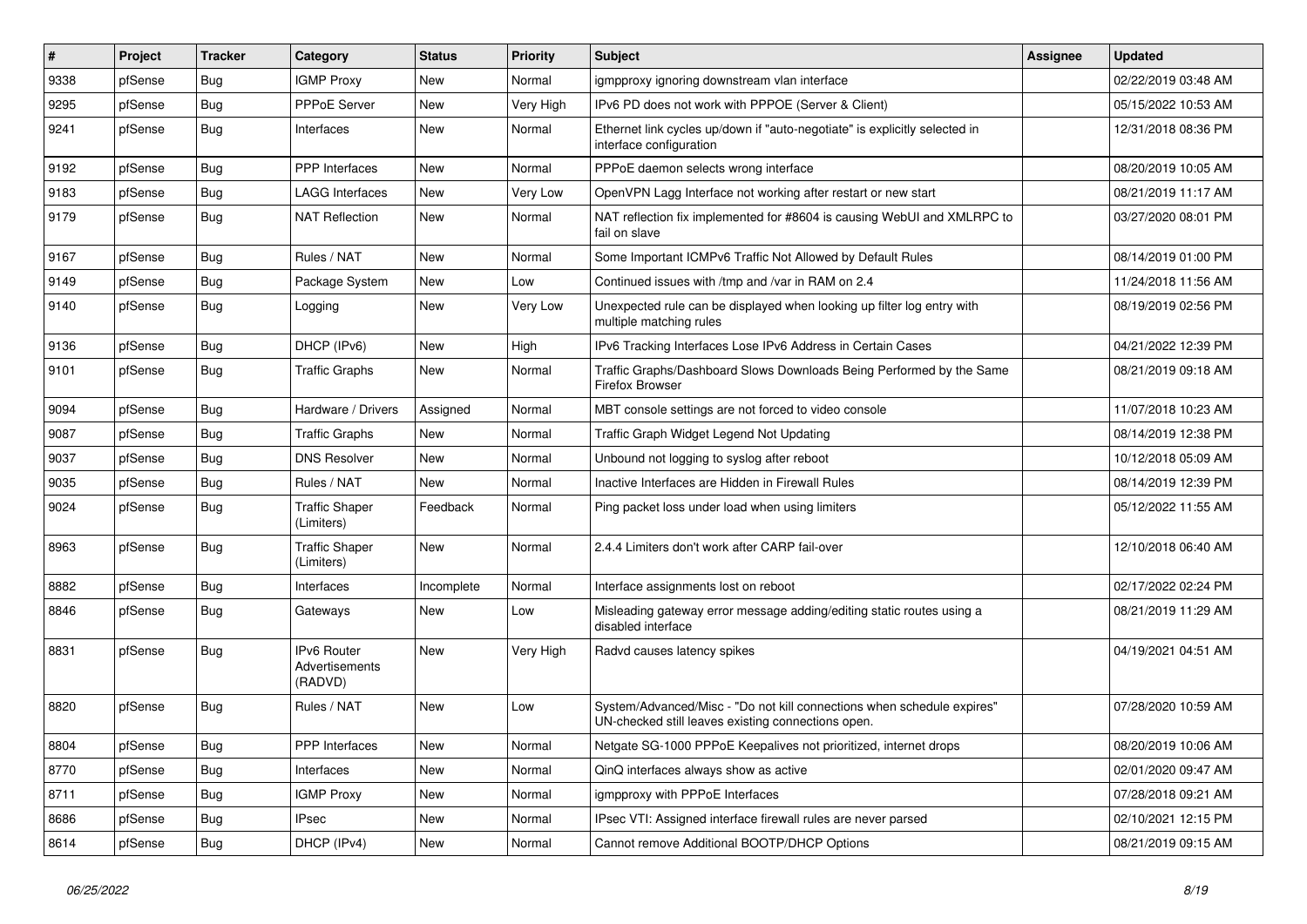| $\sharp$ | Project | <b>Tracker</b> | Category                        | <b>Status</b> | <b>Priority</b> | <b>Subject</b>                                                                                                                                                                | Assignee | <b>Updated</b>      |
|----------|---------|----------------|---------------------------------|---------------|-----------------|-------------------------------------------------------------------------------------------------------------------------------------------------------------------------------|----------|---------------------|
| 8576     | pfSense | <b>Bug</b>     | Rules / NAT                     | Feedback      | Low             | pfSense stops passing traffic after some time when using Outbound NAT<br>pool w/ Sticky Address                                                                               |          | 10/28/2021 01:47 PM |
| 8570     | pfSense | Bug            | <b>XML Parser</b>               | New           | Normal          | Empty (dn)shaper config gets populated with newline                                                                                                                           |          | 08/20/2019 02:45 PM |
| 8567     | pfSense | <b>Bug</b>     | CARP                            | <b>New</b>    | Normal          | Using IPv6 VIP alias for services may affect CARP IPv6 VIP work                                                                                                               |          | 06/12/2018 01:26 PM |
| 8566     | pfSense | <b>Bug</b>     | CARP                            | <b>New</b>    | Normal          | Wrong IPv6 source in NS request in case using of IPv6 alias                                                                                                                   |          | 06/12/2018 01:26 PM |
| 8526     | pfSense | <b>Bug</b>     | Interfaces                      | New           | Normal          | DHCP client ignores server replies when 802.1q tagging is used                                                                                                                |          | 08/14/2019 10:52 AM |
| 8512     | pfSense | <b>Bug</b>     | <b>PPP</b> Interfaces           | New           | Normal          | PPPoE reconnect fails after interface flap                                                                                                                                    |          | 08/20/2019 10:06 AM |
| 8502     | pfSense | <b>Bug</b>     | Web Interface                   | Confirmed     | Low             | main (top) menu items do not drop down in some cases                                                                                                                          |          | 07/06/2020 02:39 PM |
| 8500     | pfSense | Bug            | <b>Dynamic DNS</b>              | New           | Low             | Incorrect categorization of status/info messages from phpDynDNS                                                                                                               |          | 08/16/2019 12:50 PM |
| 8464     | pfSense | <b>Bug</b>     | Wireless                        | <b>New</b>    | Very Low        | Wireless USB card does not connect to WiFi automatically after reboot/halt                                                                                                    |          | 06/19/2020 03:44 AM |
| 8435     | pfSense | <b>Bug</b>     | Interfaces                      | New           | Normal          | DHCPv6 unusable in certain circumstances (US AT&T Fiber, etc.)                                                                                                                |          | 08/14/2019 10:52 AM |
| 8432     | pfSense | Bug            | Dynamic DNS                     | <b>New</b>    | Normal          | Dynamic DNS Client gives an error that it can't find IPv6 address when WAN<br>interface is a LAGG                                                                             |          | 09/17/2020 05:23 AM |
| 8419     | pfSense | Bug            | Web Interface                   | New           | Normal          | webgui, when menubar is fixed to the top of the screen, the last items of long<br>menus cannot be seen/used.                                                                  |          | 07/19/2018 03:10 PM |
| 8406     | pfSense | Bug            | <b>Dynamic DNS</b>              | New           | Normal          | DDNS IPV6 Cloudflare Client does not detect PPOE address                                                                                                                      |          | 03/31/2018 11:56 AM |
| 8401     | pfSense | Bug            | Installer                       | <b>New</b>    | Normal          | Issues related to keys representing alphabetic characters specific to<br>Scandinavian languages and to some other keys.                                                       |          | 03/30/2018 11:06 AM |
| 8343     | pfSense | <b>Bug</b>     | Gateways                        | <b>New</b>    | Normal          | Gateway Routes (Default Routes) not removed in Kernel when removed<br>from GUI                                                                                                |          | 05/14/2020 01:22 AM |
| 8335     | pfSense | Bug            | <b>LAGG Interfaces</b>          | New           | Normal          | System hang with LACP downlink to UniFi switch                                                                                                                                |          | 08/21/2019 11:18 AM |
| 8325     | pfSense | Bug            | UPnP/NAT-PMP                    | <b>New</b>    | Normal          | UPnP not available for pppoe-Clients                                                                                                                                          |          | 11/15/2020 10:33 AM |
| 8313     | pfSense | <b>Bug</b>     | Notifications                   | New           | Normal          | STARTTLS auto detection not working                                                                                                                                           |          | 04/21/2022 12:39 PM |
| 8285     | pfSense | Bug            | Web Interface                   | <b>New</b>    | Normal          | Actions on stale data may result in catastrophic results                                                                                                                      |          | 01/16/2018 08:08 PM |
| 8263     | pfSense | <b>Bug</b>     | <b>Traffic Shaper</b><br>(ALTQ) | <b>New</b>    | Normal          | Cannot create a nonlinear `Link Share` service curve because of: "the sum<br>of the child bandwidth higher than parent"                                                       |          | 11/05/2020 07:31 AM |
| 8233     | pfSense | <b>Bug</b>     | <b>NAT Reflection</b>           | <b>New</b>    | Very Low        | NAT reflection back to originating host broken when using FQDN-based IP<br>aliases                                                                                            |          | 08/21/2019 10:53 AM |
| 8207     | pfSense | <b>Bug</b>     | <b>Operating System</b>         | <b>New</b>    | Normal          | 2.4 cannot boot as a Xen VM with more than 7 NICs                                                                                                                             |          | 11/28/2020 01:04 PM |
| 8177     | pfSense | <b>Bug</b>     | Package System                  | <b>New</b>    | Normal          | '/xsl/package.xsl" is referenced in package XML files but not on the firewall                                                                                                 |          | 08/14/2019 09:56 AM |
| 8176     | pfSense | <b>Bug</b>     | Package System                  | New           | Normal          | ./schema/packages.dtd -- referenced in *xml, but missing?                                                                                                                     |          | 12/09/2017 06:52 PM |
| 8158     | pfSense | <b>Bug</b>     | Interfaces                      | <b>New</b>    | High            | IPv6 Track Interface issue with more than one WAN-Gateway and a number<br>of internal interfaces at least track interface from one interface does not<br>work on regular base |          | 12/03/2017 09:00 AM |
| 8157     | pfSense | Bug            | Dashboard                       | New           | Very Low        | Traffic Graph clutter from time to time                                                                                                                                       |          | 12/03/2017 06:40 AM |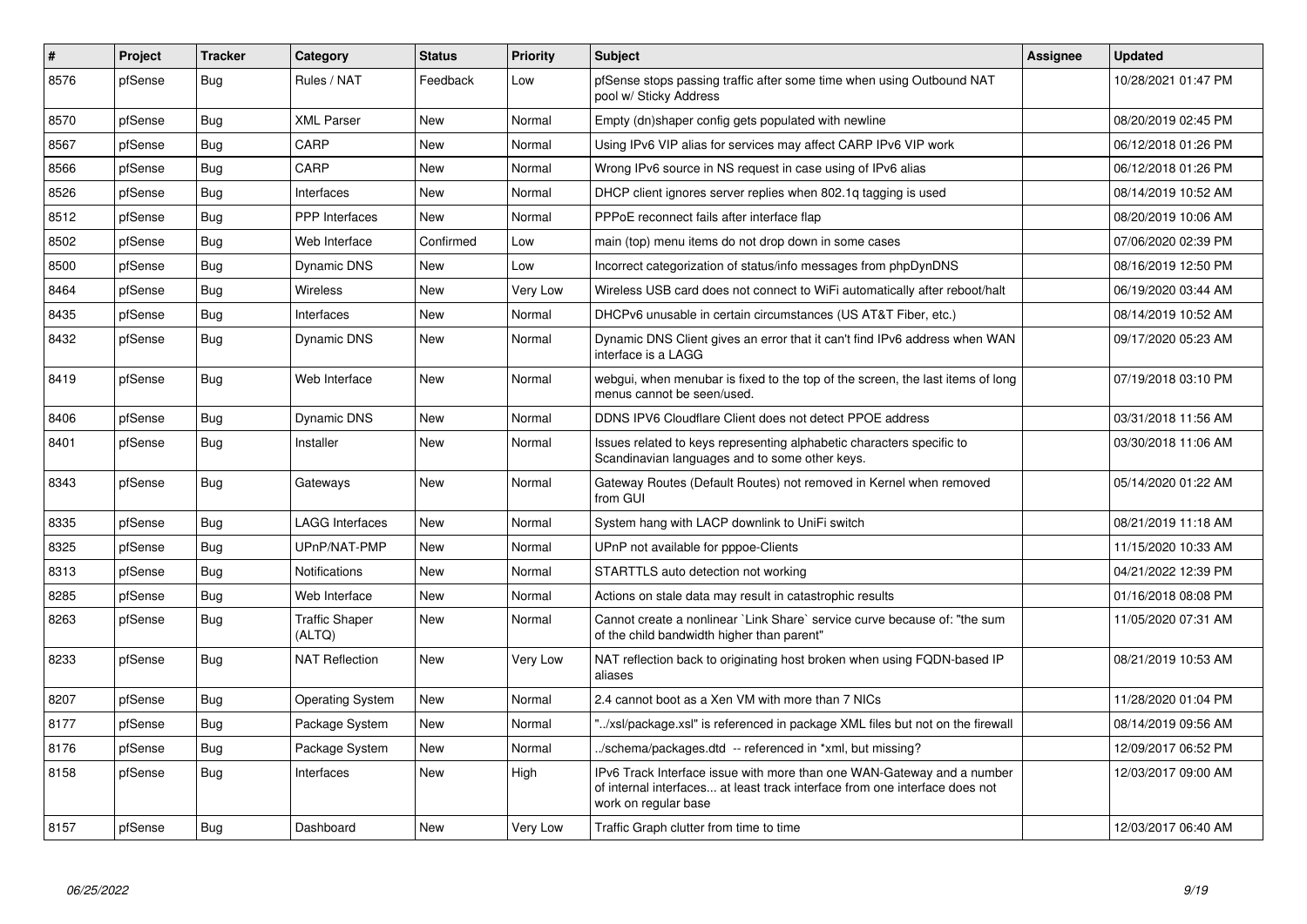| $\vert$ # | Project | <b>Tracker</b> | Category                                 | <b>Status</b> | <b>Priority</b> | <b>Subject</b>                                                                                                                    | <b>Assignee</b> | <b>Updated</b>      |
|-----------|---------|----------------|------------------------------------------|---------------|-----------------|-----------------------------------------------------------------------------------------------------------------------------------|-----------------|---------------------|
| 8130      | pfSense | Bug            | <b>Traffic Graphs</b>                    | New           | Normal          | Status - Monitoring - Area chart displays traffic data differently than Line or<br>Bar charts                                     |                 | 11/26/2017 01:40 PM |
| 8122      | pfSense | Bug            | OpenVPN                                  | New           | Normal          | openvpn client is unable to use OTP (temporary) passwords                                                                         |                 | 04/16/2018 09:28 AM |
| 8113      | pfSense | Bug            | Interfaces                               | New           | Normal          | MTU setting on bridge, openvpn clients ignored                                                                                    |                 | 12/31/2021 05:55 PM |
| 8095      | pfSense | Bug            | Translations                             | <b>New</b>    | Normal          | Unescaped simple quotes break JavaScript features when the French<br>translation is enabled                                       |                 | 08/21/2019 09:06 AM |
| 8089      | pfSense | Bug            | Interfaces                               | New           | High            | VLAN page breaks after config restore to new hardware.                                                                            |                 | 11/21/2017 01:38 PM |
| 8087      | pfSense | Bug            | Authentication                           | New           | Normal          | Provide Calling-Station-ID to RADIUS backed VPN connections                                                                       |                 | 06/06/2020 05:36 AM |
| 8076      | pfSense | <b>Bug</b>     | Backup / Restore                         | New           | Normal          | User can easily apply an unusable interface configuration after restore                                                           |                 | 08/14/2019 10:52 AM |
| 8073      | pfSense | Bug            | <b>IPsec</b>                             | New           | Normal          | Traffic inexplicably not going through IPSEC despite (in theory) matching<br><b>SPs</b>                                           |                 | 11/09/2017 02:51 AM |
| 8066      | pfSense | Bug            | Routing                                  | New           | Normal          | Static routes not applied when they go out a interface using carp                                                                 |                 | 11/08/2017 02:04 AM |
| 8050      | pfSense | Bug            | Interfaces                               | New           | High            | Enabling bridge while interfaces have link freezes console                                                                        |                 | 11/03/2017 04:38 PM |
| 8004      | pfSense | <b>Bug</b>     | <b>NAT Reflection</b>                    | New           | Normal          | Error notice for a deleted NAT that had a RULE or an existing NAT which is<br>claimed to have no NAT port                         |                 | 10/24/2017 06:39 PM |
| 7996      | pfSense | Bug            | Web Interface                            | New           | Very Low        | 2.4.0 Web Interface Issue                                                                                                         |                 | 11/21/2020 02:51 PM |
| 7986      | pfSense | <b>Bug</b>     | Wireless                                 | New           | Normal          | WLAN card no longer properly initialized under 2.4.0                                                                              |                 | 06/19/2020 08:08 AM |
| 7977      | pfSense | Bug            | Translations                             | New           | Normal          | English text shown in stead of translated text (Routing - Gateway groups -<br>edit)                                               |                 | 08/21/2019 11:28 AM |
| 7964      | pfSense | Bug            | Multi-WAN                                | New           | Normal          | Restart openvpn on gateway switching                                                                                              |                 | 08/19/2019 12:35 PM |
| 7943      | pfSense | Bug            | Web Interface                            | <b>New</b>    | Normal          | CSS Overflow Fix for Drop Down Menus in webConfigurator                                                                           |                 | 11/21/2020 02:54 PM |
| 7899      | pfSense | <b>Bug</b>     | <b>Traffic Shaper</b><br>(ALTQ)          | New           | Normal          | a floating 'match' rule on LAN does not put traffic from a broswer on a<br>clientpc into a shaper queue                           |                 | 09/28/2017 09:16 AM |
| 7863      | pfSense | Bug            | User Manager /<br>Privileges             | <b>New</b>    | Normal          | The "WebCfg - All pages" permission inclueds the "User - System: Shell<br>account access" even though that is not a WebCofg page. |                 | 09/16/2017 05:13 AM |
| 7857      | pfSense | Bug            | Dashboard                                | New           | Very Low        | Interfaces Widget U/I fails to wrap IPV6 addresses when the string is too<br>wide for the widget                                  |                 | 08/13/2019 09:15 AM |
| 7848      | pfSense | Bug            | Diagnostics                              | New           | Low             | NDP Table Sort by Expiration Error                                                                                                |                 | 08/26/2019 02:56 PM |
| 7821      | pfSense | Bug            | DHCP (IPv6)                              | <b>New</b>    | Normal          | GIF does not support broadcast                                                                                                    |                 | 08/29/2017 10:50 AM |
| 7788      | pfSense | Bug            | Dashboard                                | New           | Low             | Irregular updating of widgets like cpu/uptime on system widget.                                                                   |                 | 08/21/2019 09:03 AM |
| 7779      | pfSense | Bug            | OpenVPN                                  | New           | Normal          | Traffic crossing a site-to-site OpenVPN tunnel fails to fragment.                                                                 |                 | 06/02/2021 08:26 AM |
| 7757      | pfSense | <b>Bug</b>     | Backup / Restore                         | New           | Normal          | Auto Config Backup fails to upload unless Default Gateway is up                                                                   |                 | 08/16/2019 12:47 PM |
| 7737      | pfSense | <b>Bug</b>     | IPv6 Router<br>Advertisements<br>(RADVD) | New           | Normal          | radvd error message                                                                                                               |                 | 08/13/2019 09:41 AM |
| 7734      | pfSense | Bug            | DHCP (IPv6)                              | New           | Normal          | Using opton ia pd0 does not renew prefix and prefix get dropped                                                                   |                 | 07/31/2017 03:46 AM |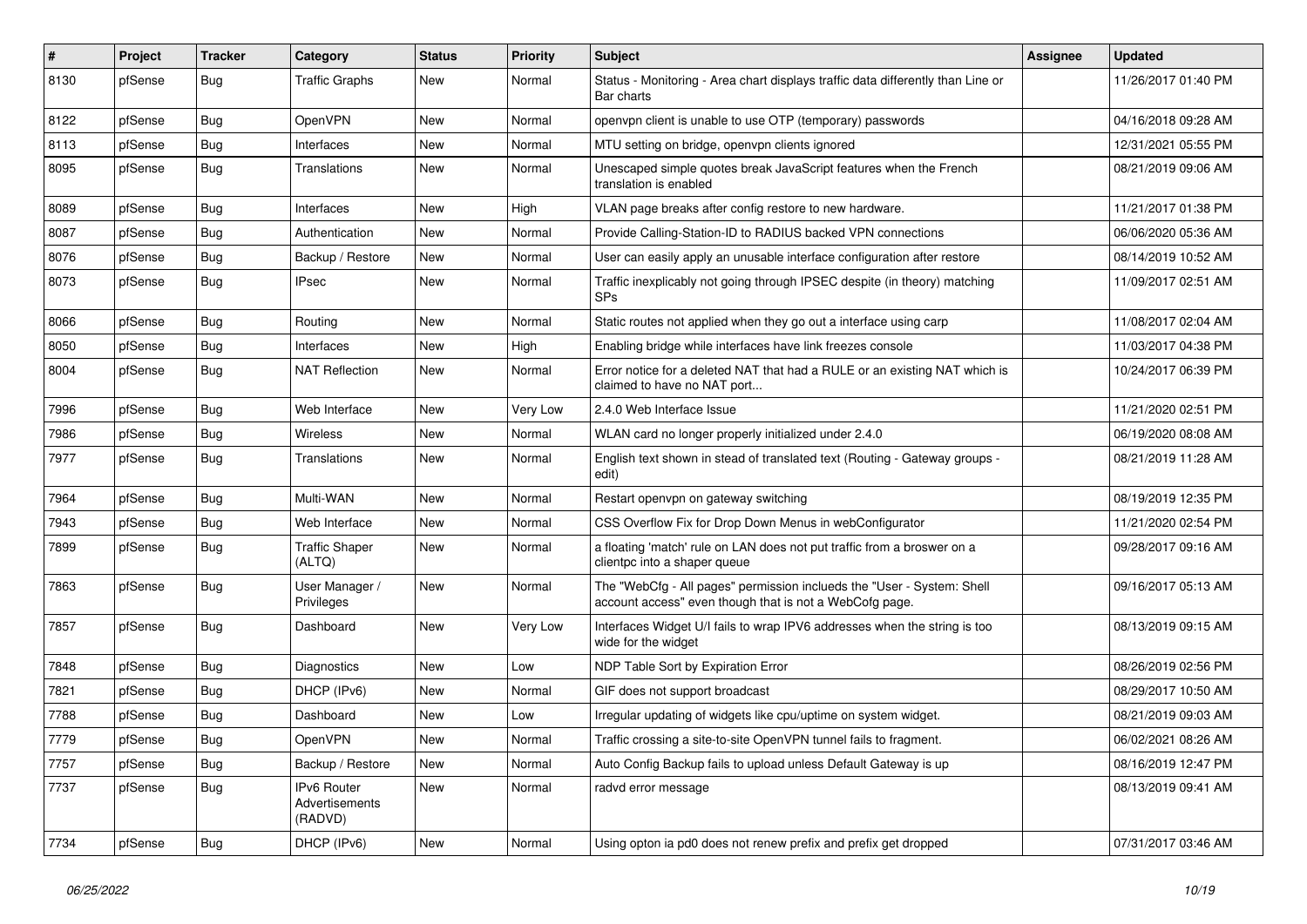| $\vert$ # | Project | <b>Tracker</b> | Category                                 | <b>Status</b> | <b>Priority</b> | <b>Subject</b>                                                                                                                | Assignee | <b>Updated</b>      |
|-----------|---------|----------------|------------------------------------------|---------------|-----------------|-------------------------------------------------------------------------------------------------------------------------------|----------|---------------------|
| 7730      | pfSense | Bug            | Interfaces                               | New           | High            | 2.3.4 1 greX: loop detected when hit save on filter rules or interfaces                                                       |          | 07/27/2017 08:16 AM |
| 7665      | pfSense | Bug            | Aliases / Tables                         | New           | Normal          | Host range validation for Aliases is not strict enough                                                                        |          | 08/21/2019 11:01 AM |
| 7648      | pfSense | Bug            | CARP                                     | New           | Very Low        | SPAN ports on an interface renders CARP HA inoperative                                                                        |          | 06/14/2017 09:19 PM |
| 7590      | pfSense | Bug            | Diagnostics                              | New           | Normal          | diag_edit do not save when nothing to sae (in directory browse view)                                                          |          | 05/20/2017 05:04 PM |
| 7589      | pfSense | Bug            | Diagnostics                              | New           | Normal          | diag_edit.php old print_info_box                                                                                              |          | 05/20/2017 05:02 PM |
| 7553      | pfSense | Bug            | Captive Portal                           | Confirmed     | Very Low        | Captive portal on a parent interface blocks traffic on VLAN interfaces too                                                    |          | 08/19/2018 03:15 PM |
| 7551      | pfSense | Bug            | Rules / NAT                              | New           | Normal          | Dynamic IPsec endpoints not added to rule set after WAN down/up                                                               |          | 05/16/2017 02:26 PM |
| 7476      | pfSense | Bug            | Logging                                  | New           | Normal          | Dirty buffer used to build log messages?                                                                                      |          | 04/17/2017 09:51 PM |
| 7430      | pfSense | Bug            | Interfaces                               | New           | Normal          | pfsense-utils.inc - where_is_ipaddr_configured() should account for loopback<br>interface                                     |          | 08/13/2019 03:48 PM |
| 7420      | pfSense | Bug            | <b>IPsec</b>                             | New           | Normal          | ipsec status freezing                                                                                                         |          | 02/13/2020 09:09 AM |
| 7402      | pfSense | Bug            | Web Interface                            | New           | Normal          | Inconsistent use of htmlentities validation checks                                                                            |          | 03/21/2017 08:58 AM |
| 7373      | pfSense | Bug            | Rules / NAT                              | New           | Normal          | Firewall schedules GUI needs to be redone from scratch                                                                        |          | 08/21/2019 08:56 AM |
| 7352      | pfSense | Bug            | Routing                                  | New           | Normal          | pfSense IPv6 static route is dumped after a WAN flap                                                                          |          | 01/20/2022 09:35 AM |
| 7329      | pfSense | Bug            | <b>DNS Forwarder</b>                     | New           | Low             | <b>DHCP Not Updating DNS</b>                                                                                                  |          | 01/21/2022 09:16 PM |
| 7314      | pfSense | Bug            | <b>RRD Graphs</b>                        | New           | Low             | Discrepancy in ntp monitoring view                                                                                            |          | 02/24/2017 08:37 PM |
| 7303      | pfSense | <b>Bug</b>     | IPv6 Router<br>Advertisements<br>(RADVD) | New           | Normal          | ipv6 connectivity lost on pfSense reboot                                                                                      |          | 08/20/2019 12:23 PM |
| 7289      | pfSense | Bug            | Certificates                             | New           | Low             | Generating 4096bit Certificate                                                                                                |          | 08/14/2019 09:56 AM |
| 7286      | pfSense | Bug            | OpenVPN                                  | Incomplete    | Normal          | OpenVPN client is unreliable when you have multiple tunnels                                                                   |          | 08/19/2019 03:28 PM |
| 7238      | pfSense | Bug            | Web Interface                            | New           | Normal          | Menu layout broken when using "Hostname in Menu" with long hostnames                                                          |          | 02/21/2017 07:01 AM |
| 7195      | pfSense | Bug            | Package System                           | New           | Normal          | pkg_edit.php - <checkenablefields> tag has no effect on fields other than<br/>checkbox/input</checkenablefields>              |          | 08/21/2019 09:15 AM |
| 7172      | pfSense | Bug            | DHCP (IPv4)                              | New           | Normal          | Sorting by hostname in Services > DHCP Server > LAN should be "natural"<br>(alphanumeric friendly)                            |          | 08/20/2019 03:47 PM |
| 7152      | pfSense | Bug            | <b>DNS Resolver</b>                      | New           | Normal          | Unbound / DNS Resolver issue if "Register DHCP static mappings in the<br>DNS Resolver" set before wildcard DNS custom options |          | 12/18/2021 04:59 PM |
| 7138      | pfSense | Bug            | DHCP (IPv6)                              | Assigned      | Normal          | Pfsense wide dhcpv6 client doesn't recognise ifid statement                                                                   |          | 04/21/2022 12:39 PM |
| 7113      | pfSense | Bug            | Dashboard                                | New           | Normal          | Interface name in Traffic Graphs                                                                                              |          | 12/31/2021 05:40 PM |
| 7096      | pfSense | Bug            | <b>DNS Resolver</b>                      | Feedback      | Normal          | Unbound fails to start on boot if specific network devices are configured in<br>the "Network Interfaces"                      |          | 11/22/2021 08:59 AM |
| 7082      | pfSense | <b>Bug</b>     | Package System                           | New           | Normal          | pkg edit.php - impossible to use default value with rowhelperfield                                                            |          | 08/21/2019 09:15 AM |
| 7040      | pfSense | <b>Bug</b>     | Interfaces                               | New           | Normal          | Issue when disabling an interface                                                                                             |          | 12/26/2016 02:56 AM |
| 6977      | pfSense | Bug            | Interfaces                               | New           | Normal          | VLAN traffic is erroneously counted as underlying iface (untagged) traffic                                                    |          | 08/13/2019 02:56 PM |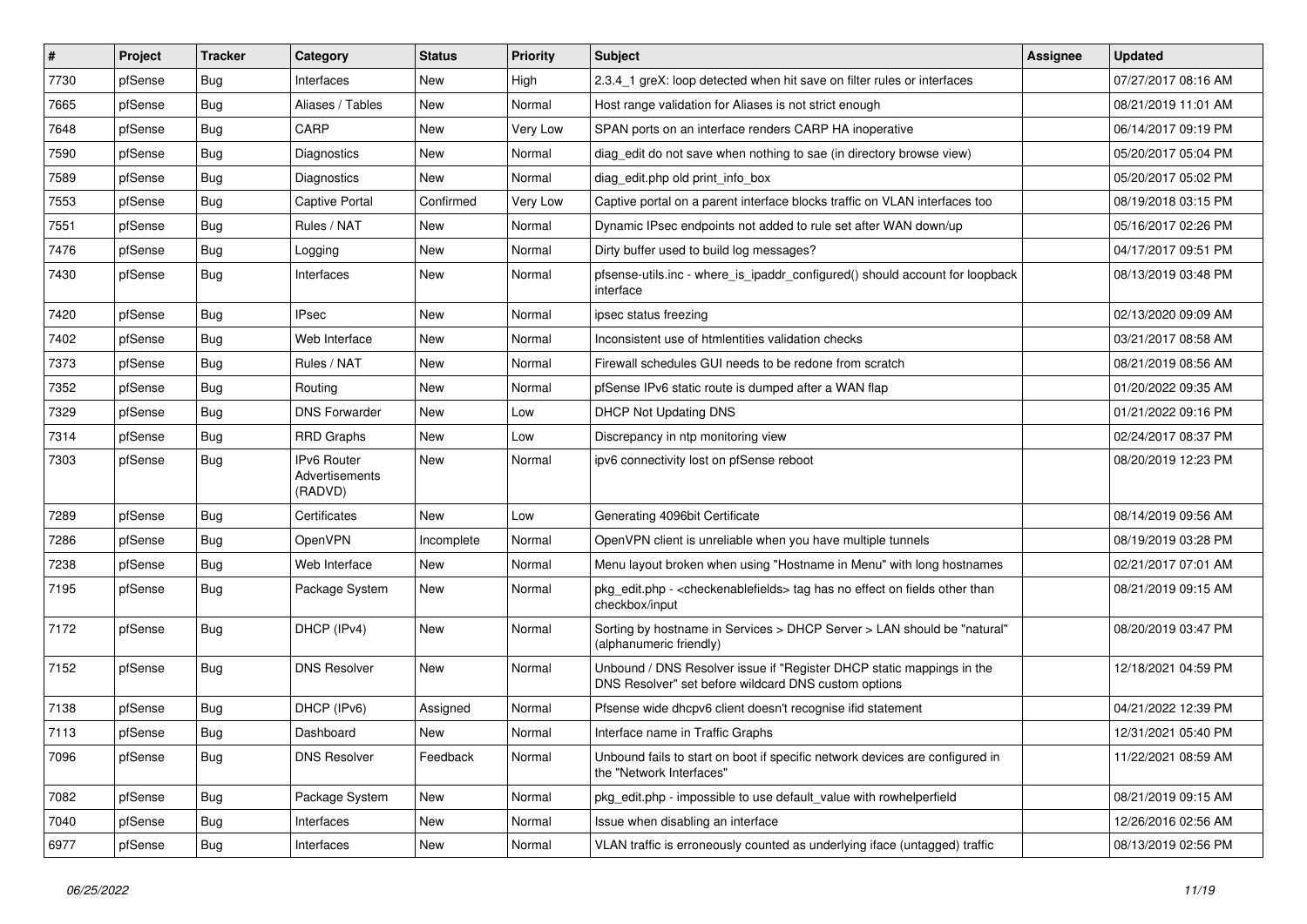| $\vert$ # | Project | <b>Tracker</b> | Category                                 | <b>Status</b> | <b>Priority</b> | <b>Subject</b>                                                                                                                                      | Assignee | <b>Updated</b>      |
|-----------|---------|----------------|------------------------------------------|---------------|-----------------|-----------------------------------------------------------------------------------------------------------------------------------------------------|----------|---------------------|
| 6926      | pfSense | <b>Bug</b>     | UPnP/NAT-PMP                             | New           | Normal          | Miniupnp advertising expired IPv6 address                                                                                                           |          | 01/15/2022 08:29 PM |
| 6823      | pfSense | <b>Bug</b>     | Interfaces                               | <b>New</b>    | Normal          | No connectivity after changing link state to UP                                                                                                     |          | 04/21/2022 12:39 PM |
| 6803      | pfSense | <b>Bug</b>     | Web Interface                            | <b>New</b>    | Normal          | CSRF timeout occurs when it (probably) shouldn't                                                                                                    |          | 11/03/2016 09:43 PM |
| 6799      | pfSense | <b>Bug</b>     | Rules / NAT                              | <b>New</b>    | Normal          | Using NOT (!) with interface subnet macros results unexpected traffic<br>passing when multiple subnets are included in the macro (i.e. VIP subnets) |          | 02/07/2022 02:18 PM |
| 6691      | pfSense | <b>Bug</b>     | DHCP (IPv6)                              | <b>New</b>    | Normal          | dhcp6c quits after only two tries if no response was received                                                                                       |          | 12/07/2020 04:25 PM |
| 6668      | pfSense | <b>Bug</b>     | <b>IPsec</b>                             | Feedback      | Normal          | IPSec tunnel + L2TP/IPSec VPN - wrong PSK chosen by pfSense                                                                                         |          | 09/21/2019 02:07 AM |
| 6627      | pfSense | <b>Bug</b>     | Rules / NAT                              | <b>New</b>    | Normal          | floating tab match rules ignore quick action so should be removed                                                                                   |          | 07/18/2016 02:15 PM |
| 6614      | pfSense | <b>Bug</b>     | Web Interface                            | Confirmed     | Normal          | Dashboard high CPU usage                                                                                                                            |          | 07/14/2016 03:04 PM |
| 6605      | pfSense | <b>Bug</b>     | Interfaces                               | Confirmed     | Normal          | rc.linkup logic issues with actions taken                                                                                                           |          | 07/12/2016 07:46 PM |
| 6580      | pfSense | <b>Bug</b>     | <b>Operating System</b>                  | Confirmed     | Normal          | Bridge with down member interface sends ICMP unreachables where it<br>shouldn't                                                                     |          | 07/05/2016 05:40 PM |
| 6541      | pfSense | <b>Bug</b>     | IPv6 Router<br>Advertisements<br>(RADVD) | <b>New</b>    | Normal          | IPv6 RAs always include on-link prefix; clients may not use DHCPv6<br>managed addresses                                                             |          | 08/13/2019 03:23 PM |
| 6517      | pfSense | <b>Bug</b>     | <b>IPsec</b>                             | Confirmed     | Normal          | Adding mobile IPsec phase 2 entries requires restart of strongswan                                                                                  |          | 06/21/2016 11:04 PM |
| 6493      | pfSense | <b>Bug</b>     | Web Interface                            | Confirmed     | Normal          | Dynamic DNS clients slow page load                                                                                                                  |          | 06/17/2016 03:43 AM |
| 6481      | pfSense | <b>Bug</b>     | <b>IPsec</b>                             | New           | Normal          | loading EAP_RADIUS method failed                                                                                                                    |          | 03/24/2020 04:25 PM |
| 6430      | pfSense | <b>Bug</b>     | <b>DNS Resolver</b>                      | Confirmed     | Low             | pfsense should sanity-check hostnames when copying from dhcpd.leases to<br>/etc/hosts                                                               |          | 08/13/2019 01:23 PM |
| 6398      | pfSense | <b>Bug</b>     | Configuration<br>Backend                 | <b>New</b>    | Normal          | If config cannot be loaded due to corruption or bug, it isn't handled gracefully<br>(just stops)                                                    |          | 08/13/2019 01:23 PM |
| 6386      | pfSense | <b>Bug</b>     | IPv6 Router<br>Advertisements<br>(RADVD) | New           | Low             | Switching Router Advertisements to disabled should broadcast IP Removal<br>messages                                                                 |          | 05/22/2016 10:44 PM |
| 6370      | pfSense | <b>Bug</b>     | <b>IPsec</b>                             | Confirmed     | Normal          | IPSEC bound to WAN gateway group and Dynamic DNS doesn't to fail back<br>tunnel to WAN on DDNS update                                               |          | 08/31/2021 07:38 AM |
| 6362      | pfSense | <b>Bug</b>     | DHCP (IPv4)                              | Confirmed     | Normal          | DHCP Client ID not used                                                                                                                             |          | 07/09/2021 06:30 AM |
| 6361      | pfSense | <b>Bug</b>     | Web Interface                            | New           | Low             | Responsive Mobile Menu issue                                                                                                                        |          | 05/16/2016 12:09 PM |
| 6321      | pfSense | <b>Bug</b>     | L <sub>2</sub> TP                        | New           | Normal          | Problem with connecting I2tp over ipsec from android and windows                                                                                    |          | 11/13/2020 11:01 AM |
| 6289      | pfSense | <b>Bug</b>     | Interfaces                               | New           | Normal          | IPv6 address not given to track6 interfaces on create                                                                                               |          | 12/30/2021 04:17 AM |
| 6255      | pfSense | Bug            | PPP Interfaces                           | Confirmed     | Low             | PPP Country/Provider/Plan configuration not saved                                                                                                   |          | 04/25/2016 07:15 PM |
| 6186      | pfSense | <b>Bug</b>     | Services                                 | New           | Normal          | race conditions in service startup                                                                                                                  |          | 04/21/2022 12:39 PM |
| 6055      | pfSense | <b>Bug</b>     | Package System                           | Confirmed     | Low             | Menu items may remain from packages no longer installed                                                                                             |          | 06/18/2021 08:46 PM |
| 6051      | pfSense | <b>Bug</b>     | DHCP (IPv6)                              | New           | Normal          | DHCPv6 Client Failure for additional WAN Address causes<br>2-seconds-service-restart-loop                                                           |          | 12/03/2020 01:08 AM |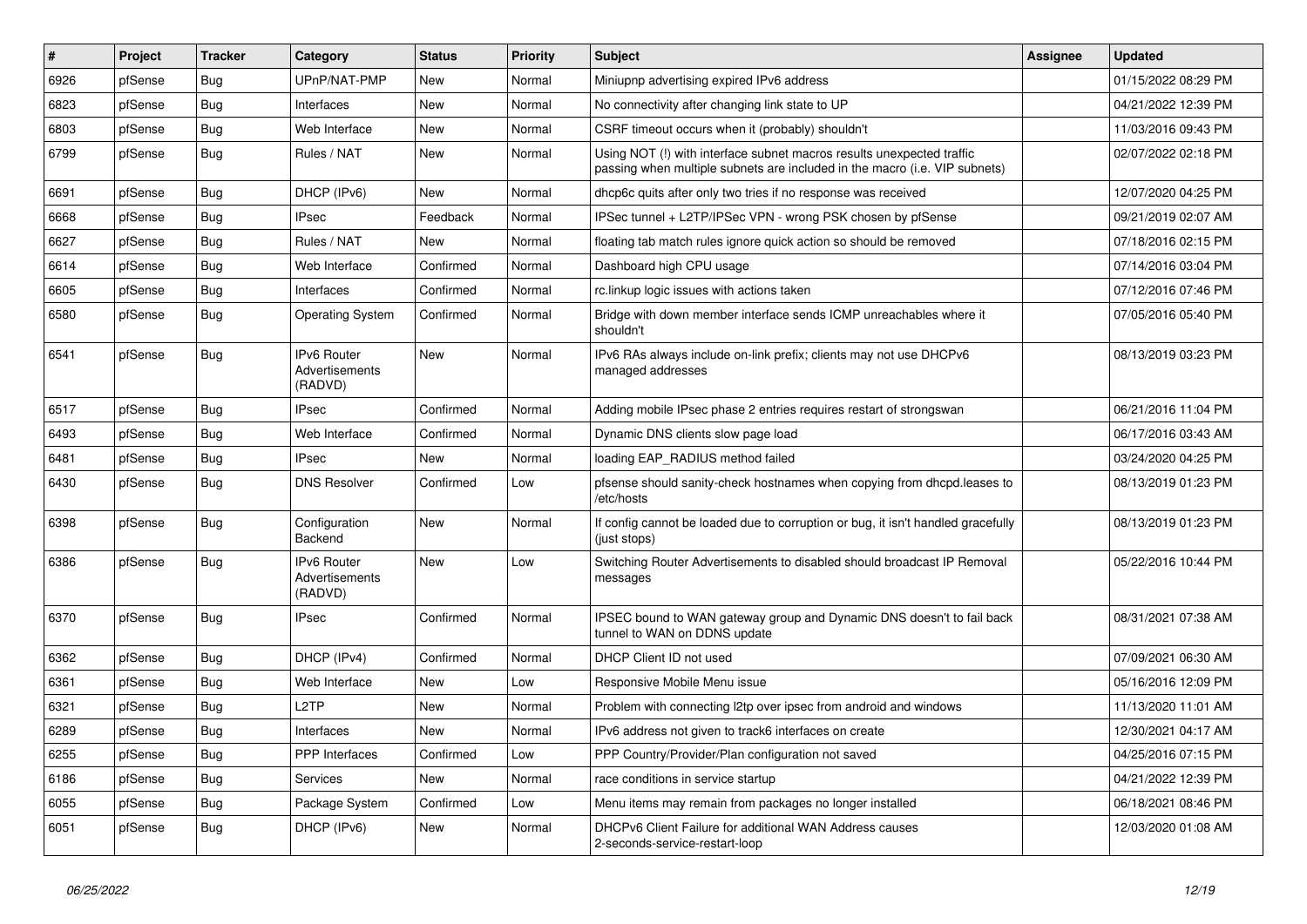| #    | Project | <b>Tracker</b> | Category                        | <b>Status</b> | <b>Priority</b> | <b>Subject</b>                                                                                                  | Assignee | <b>Updated</b>      |
|------|---------|----------------|---------------------------------|---------------|-----------------|-----------------------------------------------------------------------------------------------------------------|----------|---------------------|
| 6029 | pfSense | Bug            | <b>XML Parser</b>               | New           | Normal          | Unhelpful error messages in xmlparse*.inc and generally                                                         |          | 08/13/2019 12:52 PM |
| 6011 | pfSense | Bug            | Web Interface                   | Confirmed     | Low             | IPv6 link local fails HTTP REFERER check                                                                        |          | 09/04/2016 09:57 AM |
| 5887 | pfSense | Bug            | Interfaces                      | Confirmed     | Normal          | hardware_offloading_applyflags sets/unsets most values when already set<br>correctly                            |          | 07/06/2016 03:31 PM |
| 5849 | pfSense | <b>Bug</b>     | CARP                            | New           | Normal          | Routing fail on CARP IPsec                                                                                      |          | 12/18/2021 04:41 PM |
| 5791 | pfSense | Bug            | Rules / NAT                     | Confirmed     | Normal          | tftp-proxy functionality is easilly broken by unrelated rules                                                   |          | 07/10/2016 12:24 AM |
| 5786 | pfSense | Bug            | Web Interface                   | New           | Normal          | Check WebConfigurator port for conflicts                                                                        |          | 04/21/2022 12:39 PM |
| 5658 | pfSense | Bug            | <b>Captive Portal</b>           | Confirmed     | Low             | Files with the same name cannot be uploaded to multiple captive portal<br>zones                                 |          | 12/18/2015 07:19 PM |
| 5652 | pfSense | Bug            | Authentication                  | New           | Normal          | Radius IETF Class Group Assignment - Incorrect Standard                                                         |          | 08/13/2019 01:39 PM |
| 5629 | pfSense | Bug            | <b>IPsec</b>                    | New           | Normal          | Allow for IPsec configuration using certs without a CA                                                          |          | 12/31/2021 05:21 PM |
| 5469 | pfSense | Bug            | Package System                  | Confirmed     | Low             | package.dtd XSD schema is a piece of pathetic, useless, unmaintained junk                                       |          | 11/22/2015 06:26 AM |
| 5413 | pfSense | Bug            | <b>DNS Resolver</b>             | Confirmed     | High            | Incorrect Handling of Unbound Resolver [service restarts, cache loss, DNS<br>service interruption]              |          | 06/19/2022 11:11 PM |
| 5355 | pfSense | Bug            | IPsec                           | New           | High            | on Dynamic WAN IP (DHCP Client) it takes 10 minutes before Phase1<br>reconnects                                 |          | 07/08/2016 10:29 PM |
| 5306 | pfSense | Bug            | Package System                  | New           | Normal          | textarea fields should have linebreaks sanitized automatically on save                                          |          | 03/03/2017 04:15 AM |
| 5253 | pfSense | Bug            | <b>PPP</b> Interfaces           | New           | Normal          | 3qstats.php 100% CPU                                                                                            |          | 01/08/2022 05:02 PM |
| 5091 | pfSense | Bug            | Rules / NAT                     | Confirmed     | Very Low        | In rule creation destination ports fields (from and to) are too small to read<br>ports aliases names            |          | 01/07/2020 07:48 AM |
| 5075 | pfSense | Bug            | Rules / NAT                     | Confirmed     | Normal          | pf errors that don't return a line number on first line don't file notice                                       |          | 09/01/2015 06:42 PM |
| 4845 | pfSense | Bug            | CARP                            | Confirmed     | High            | CARP preemption doesn't switch to backup where connectivity between<br>systems is lost but not NIC link         |          | 07/28/2015 07:55 AM |
| 4740 | pfSense | Bug            | Wireless                        | <b>New</b>    | Normal          | Intel wireless kernel panic in infrastructure mode with WPA                                                     |          | 11/13/2020 08:38 AM |
| 4680 | pfSense | Bug            | <b>DHCP Relay</b>               | New           | Normal          | DHCP relay does not work with DHCP server on other end of OpenVPN<br>tunnel                                     |          | 05/05/2015 06:55 PM |
| 4604 | pfSense | Bug            | <b>NTPD</b>                     | <b>New</b>    | Normal          | NTP time server entries may or may not work, depending upon interfaces<br>selected when configuring NTP service |          | 12/11/2021 07:59 PM |
| 4500 | pfSense | Bug            | UPnP/NAT-PMP                    | Confirmed     | Normal          | Some miniupnp port mappings are not displayed in the Status page                                                |          | 04/25/2022 12:49 PM |
| 4474 | pfSense | Bug            | Package System                  | Confirmed     | Normal          | IP address change triggers reload of all packages                                                               |          | 02/13/2017 07:21 AM |
| 4467 | pfSense | Bug            | <b>Traffic Shaper</b><br>(ALTQ) | New           | Normal          | Traffic Graphs shows wrong throughput when traffic shaping enabled                                              |          | 02/23/2015 05:31 PM |
| 4428 | pfSense | Bug            | Interfaces                      | Confirmed     | Normal          | Setting media option on em(4) leads to infinite link cycling                                                    |          | 07/06/2016 12:45 AM |
| 4345 | pfSense | Bug            | <b>Operating System</b>         | Confirmed     | Normal          | Traffic Shaping doesn't work with Xen netfront driver                                                           |          | 12/31/2021 05:30 PM |
| 4154 | pfSense | <b>Bug</b>     | User Manager /<br>Privileges    | Confirmed     | Normal          | RADIUS authentication not working over IPv6                                                                     |          | 04/21/2022 12:39 PM |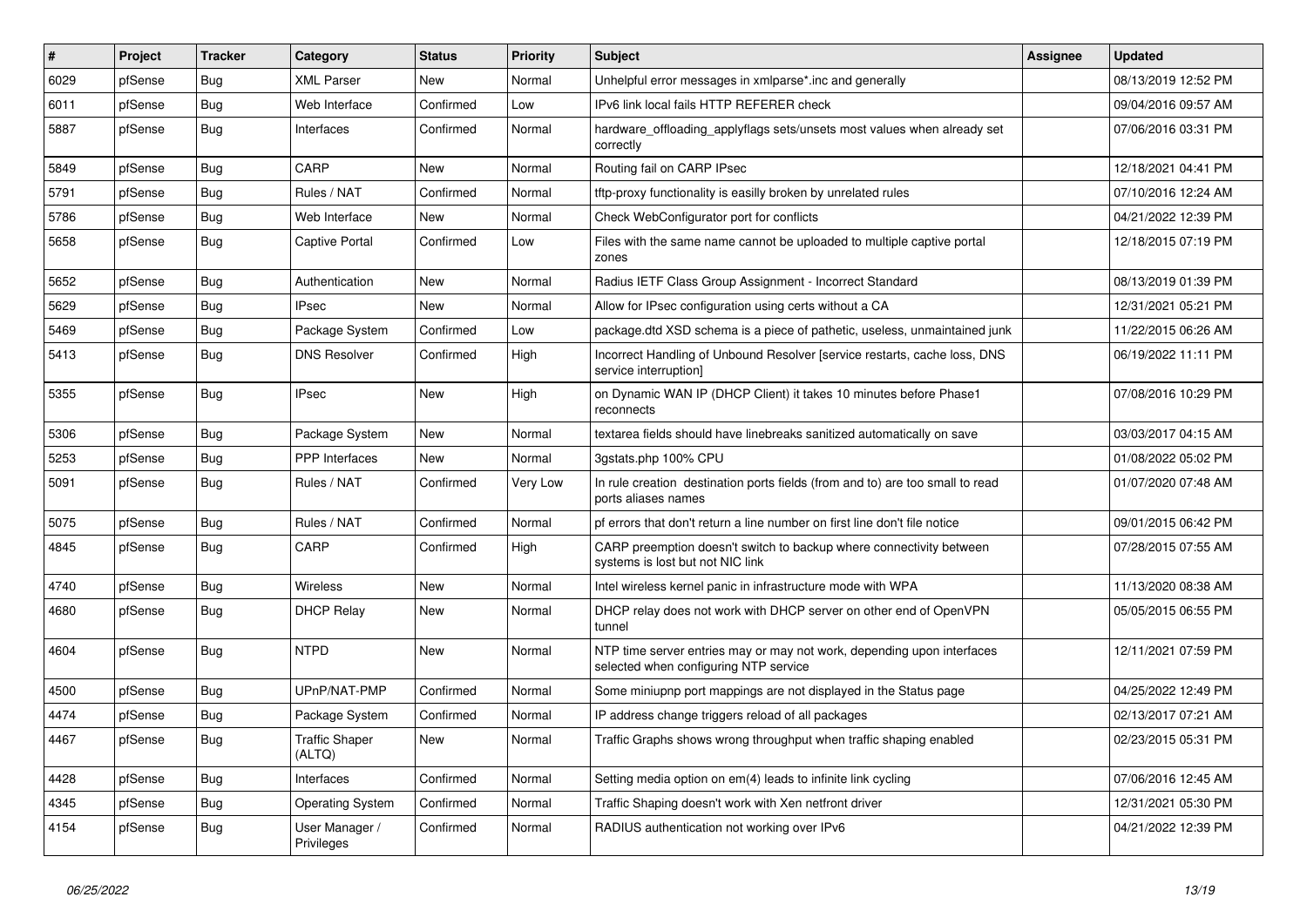| $\sharp$ | Project | <b>Tracker</b> | Category                            | <b>Status</b> | <b>Priority</b> | <b>Subject</b>                                                                                                          | <b>Assignee</b> | <b>Updated</b>      |
|----------|---------|----------------|-------------------------------------|---------------|-----------------|-------------------------------------------------------------------------------------------------------------------------|-----------------|---------------------|
| 4061     | pfSense | Bug            | DHCP (IPv4)                         | Confirmed     | Normal          | dhcpd doesn't send client-hostname to peer, breaking DHCP lease<br>registrations w/HA                                   |                 | 02/24/2017 08:58 PM |
| 3889     | pfSense | <b>Bug</b>     | <b>XML Parser</b>                   | Confirmed     | Low             | Non relevant changes in config.xml                                                                                      |                 | 08/13/2019 12:23 PM |
| 3796     | pfSense | <b>Bug</b>     | Diagnostics                         | Confirmed     | Normal          | States summary fails and is very slow with large state tables                                                           |                 | 12/11/2021 08:03 PM |
| 3771     | pfSense | <b>Bug</b>     | DHCP (IPv4)                         | <b>New</b>    | Normal          | Webinterface and dhcpdcrashes with 500+ static leases                                                                   |                 | 08/21/2019 09:26 AM |
| 3706     | pfSense | Bug            | User Manager /<br>Privileges        | New           | Normal          | Permission order affects default page on limited accounts, but can't reorder                                            |                 | 02/06/2016 04:10 AM |
| 3465     | pfSense | <b>Bug</b>     | <b>Traffic Shaper</b><br>(ALTQ)     | <b>New</b>    | Normal          | Editing Traffic Shaper queues causes status queues.php error                                                            |                 | 02/19/2014 01:53 AM |
| 3411     | pfSense | <b>Bug</b>     | Dashboard                           | <b>New</b>    | Low             | Interfaces and statistics dashboard widgets very slow with large numbers of<br>interfaces                               |                 | 01/24/2014 02:09 AM |
| 3404     | pfSense | Bug            | DHCP (IPv4)                         | New           | Normal          | DHCP Server Fails to Start on Interfaces that are Slow to Come Online<br>During Boot                                    |                 | 02/11/2014 05:09 PM |
| 3382     | pfSense | <b>Bug</b>     | <b>IGMP Proxy</b>                   | <b>New</b>    | Normal          | IGMPPROXY fails with more than 32 interfaces                                                                            |                 | 07/12/2016 11:01 PM |
| 3358     | pfSense | <b>Bug</b>     | Package System                      | <b>New</b>    | Normal          | new version of <include_file> is not required during reinstall_all</include_file>                                       |                 | 12/26/2014 12:13 PM |
| 3326     | pfSense | <b>Bug</b>     | PPP Interfaces                      | <b>New</b>    | Normal          | IPv6 only PPPoE connection                                                                                              |                 | 11/18/2013 09:37 AM |
| 3312     | pfSense | <b>Bug</b>     | <b>IPsec</b>                        | <b>New</b>    | Normal          | Gateway on IPsec rules is not functional in pf                                                                          |                 | 01/28/2020 10:09 PM |
| 2367     | pfSense | <b>Bug</b>     | Rules / NAT                         | <b>New</b>    | Normal          | display negate rules in firewall rules php and evaluate when added                                                      |                 | 05/07/2012 06:11 PM |
| 2335     | pfSense | <b>Bug</b>     | <b>Operating System</b>             | <b>New</b>    | Normal          | IGMPProxy and CARP Results in System Instability Upon Reboot                                                            |                 | 07/19/2014 10:25 PM |
| 2308     | pfSense | Bug            | <b>Traffic Shaper</b><br>(ALTQ)     | <b>New</b>    | Normal          | HFSC WebUI doesn't check for "Bandwidth" setting                                                                        |                 | 12/04/2012 07:12 PM |
| 2234     | pfSense | Bug            | Web Interface                       | Confirmed     | Low             | Status: Traffic Graph - only shows interface's subnet                                                                   |                 | 01/15/2022 08:33 PM |
| 2138     | pfSense | Bug            | <b>RRD Graphs</b>                   | New           | Normal          | RRD Wireless graph broken in BSS mode                                                                                   |                 | 02/06/2016 04:59 AM |
| 2042     | pfSense | <b>Bug</b>     | <b>NAT Reflection</b>               | Confirmed     | Low             | NAT reflection doesn't apply to self-initiated traffic                                                                  |                 | 01/21/2021 10:38 PM |
| 1890     | pfSense | Bug            | Translations                        | New           | Normal          | No gettext support in console scripts                                                                                   |                 | 08/13/2019 12:24 PM |
| 1849     | pfSense | Bug            | <b>Traffic Shaper</b><br>(ALTQ)     | New           | Normal          | Traffic shaper - By Queue view needs to show/use friendly inerface names                                                |                 | 01/10/2022 08:10 AM |
| 1848     | pfSense | <b>Bug</b>     | <b>Traffic Shaper</b><br>(Limiters) | Confirmed     | Normal          | Limiters after policy routing has taken place do not behave correctly                                                   |                 | 10/25/2014 09:18 PM |
| 1813     | pfSense | Bug            | Rules / NAT                         | Confirmed     | Normal          | Static routes on WAN interfaces overridden by route-to for firewall-initiated<br>traffic                                |                 | 11/09/2016 02:06 PM |
| 1738     | pfSense | Bug            | Backup / Restore                    | New           | Very Low        | Restore fails when username in backup is not matching                                                                   |                 | 12/11/2021 07:51 PM |
| 1667     | pfSense | Bug            | L <sub>2</sub> TP                   | New           | Normal          | L2TP server does not respond properly from a CARP VIP                                                                   |                 | 12/11/2021 07:43 PM |
| 1186     | pfSense | Bug            | RRD Graphs                          | Confirmed     | Normal          | When in pure routing mode the rrd graphs are blank                                                                      |                 | 09/16/2015 04:31 PM |
| 13290    | pfSense | Regression     | Captive Portal                      | Feedback      | Normal          | My PfSense version 2.7 is returning the error "dummynet bad switch 21"<br>every time I activate my Captive Portals (7). |                 | 06/20/2022 06:01 PM |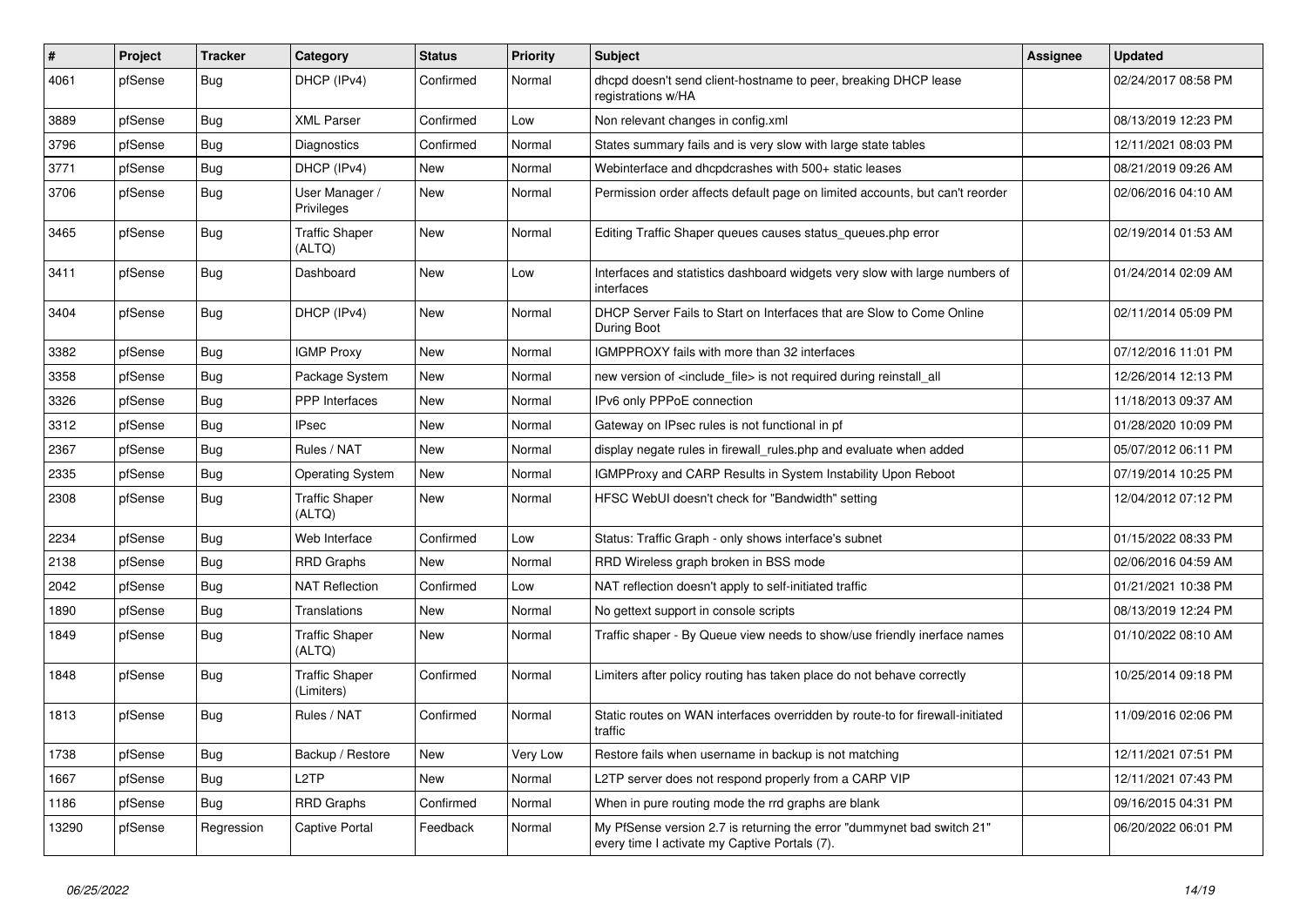| $\vert$ # | Project | <b>Tracker</b> | Category                        | <b>Status</b>                 | <b>Priority</b> | <b>Subject</b>                                                                                                  | Assignee | <b>Updated</b>      |
|-----------|---------|----------------|---------------------------------|-------------------------------|-----------------|-----------------------------------------------------------------------------------------------------------------|----------|---------------------|
| 13248     | pfSense | Regression     | DHCP (IPv6)                     | <b>New</b>                    | Normal          | IPv6 Router Advertisements runs when config.xml does not contain an entry<br>for the interface                  |          | 06/05/2022 07:44 PM |
| 12821     | pfSense | Regression     | Hardware / Drivers              | Confirmed                     | Normal          | Intel e1000 driver (em & igb) cannot pass VLAN0 tagged packets                                                  |          | 06/05/2022 08:23 AM |
| 12581     | pfSense | Regression     | DHCP (IPv6)                     | New                           | Normal          | CARP IPv6 assigned address does not get advertised to endpoints with<br><b>RADV</b>                             |          | 12/16/2021 02:34 PM |
| 12382     | pfSense | Regression     | OpenVPN                         | <b>New</b>                    | Normal          | Certificate Depth checking creates OpenVPN micro-outages every time a<br>user authenticates after 2.5.2 upgrade |          | 01/17/2022 04:17 AM |
| 12215     | pfSense | Regression     | OpenVPN                         | Feedback                      | Normal          | OpenVPN does not resync when running on a gateway group                                                         |          | 12/22/2021 05:49 AM |
| 12183     | pfSense | Regression     | Interfaces                      | New                           | Low             | Changing MAC address for PPP parent interface stopped working                                                   |          | 04/20/2022 04:16 PM |
| 11870     | pfSense | Regression     | Interfaces                      | <b>New</b>                    | Normal          | Setting MTU on VLAN does not set MTU on parent interface in 2.5.1                                               |          | 05/02/2021 05:48 AM |
| 13297     | pfSense | Feature        | Routing                         | New                           | Normal          | Support for Gateway Groups as Static Route destinations                                                         |          | 06/24/2022 07:41 AM |
| 13296     | pfSense | Feature        | DHCP (IPv6)                     | <b>New</b>                    | Normal          | Add support for DHCP6 OPTION PD EXCLUDE (RFC 6603)                                                              |          | 06/24/2022 10:10 PM |
| 13294     | pfSense | Feature        | Gateways                        | <b>New</b>                    | Low             | Change gateway name                                                                                             |          | 06/22/2022 06:07 PM |
| 13293     | pfSense | Feature        | OpenVPN                         | New                           | Normal          | Option to set auth-gen-token in OpenVPN GUI                                                                     |          | 06/21/2022 02:35 PM |
| 13287     | pfSense | Feature        | Configuration<br>Backend        | New                           | Normal          | Encode OpenVPN Custom Options                                                                                   |          | 06/20/2022 10:33 AM |
| 13264     | pfSense | Feature        | <b>IPsec</b>                    | <b>New</b>                    | Normal          | IPSec Phase2 select multiple PFS key groups                                                                     |          | 06/10/2022 04:29 PM |
| 13260     | pfSense | Feature        | Authentication                  | <b>New</b>                    | Normal          | Add support for OpenVPN static-challenge                                                                        |          | 06/09/2022 02:04 PM |
| 13256     | pfSense | Feature        | DHCP (IPv4)                     | New                           | Normal          | Better handling of duplicate IPs in static DHCP assignments                                                     |          | 06/11/2022 04:51 PM |
| 13244     | pfSense | Feature        | Web Interface                   | <b>New</b>                    | Normal          | Add help text under Timezone settings in the GUI                                                                |          | 06/03/2022 01:00 PM |
| 13242     | pfSense | Feature        | <b>Gateway Monitoring</b>       | <b>New</b>                    | Normal          | Enhancements to static route creation/deletion for dpinger monitor IPs                                          |          | 06/03/2022 11:20 AM |
| 13227     | pfSense | Feature        | <b>IPsec</b>                    | New                           | High            | Enable IPSec Virtual IP Pool assignment by Radius for Mobile Users -<br>SIMPLE FIX                              |          | 05/27/2022 10:15 AM |
| 13220     | pfSense | Feature        | <b>Captive Portal</b>           | <b>New</b>                    | Very Low        | Voucher per-roll bandwidth restrictions and traffic quotas                                                      |          | 05/26/2022 08:16 AM |
| 13219     | pfSense | Feature        | Captive Portal                  | New                           | Very Low        | Enable/Disable single voucher roll                                                                              |          | 05/26/2022 08:14 AM |
| 13168     | pfSense | Feature        | Dashboard                       | <b>New</b>                    | Low             | Multiple Dashboard views for a single user                                                                      |          | 05/16/2022 07:53 AM |
| 13165     | pfSense | Feature        | Dashboard                       | <b>Pull Request</b><br>Review | Normal          | Feat: live update for Services dashboard widget                                                                 |          | 05/15/2022 01:48 AM |
| 13161     | pfSense | Feature        | Web Interface                   | <b>New</b>                    | Very Low        | FLASH PORT'S LED button, to help quickly find port that need to be<br>connected to patch&cable                  |          | 05/14/2022 06:35 AM |
| 13124     | pfSense | Feature        | Web Interface                   | <b>Pull Request</b><br>Review | Normal          | Option to wait for interface selection before displaying firewall rules                                         |          | 05/17/2022 02:15 PM |
| 13091     | pfSense | Feature        | OpenVPN                         | New                           | Normal          | RFE: Ability to specify the order of OpenVPN Authentication servers                                             |          | 04/22/2022 04:30 PM |
| 13072     | pfSense | Feature        | <b>Traffic Shaper</b><br>(ALTQ) | Pull Request<br>Review        | Very Low        | Matching background/font colors of queue values with dark theme.                                                |          | 04/19/2022 07:32 AM |
| 13017     | pfSense | Feature        | Packet Capture                  | New                           | Normal          | Packet capture: add preview results while capture is running                                                    |          | 04/09/2022 11:08 AM |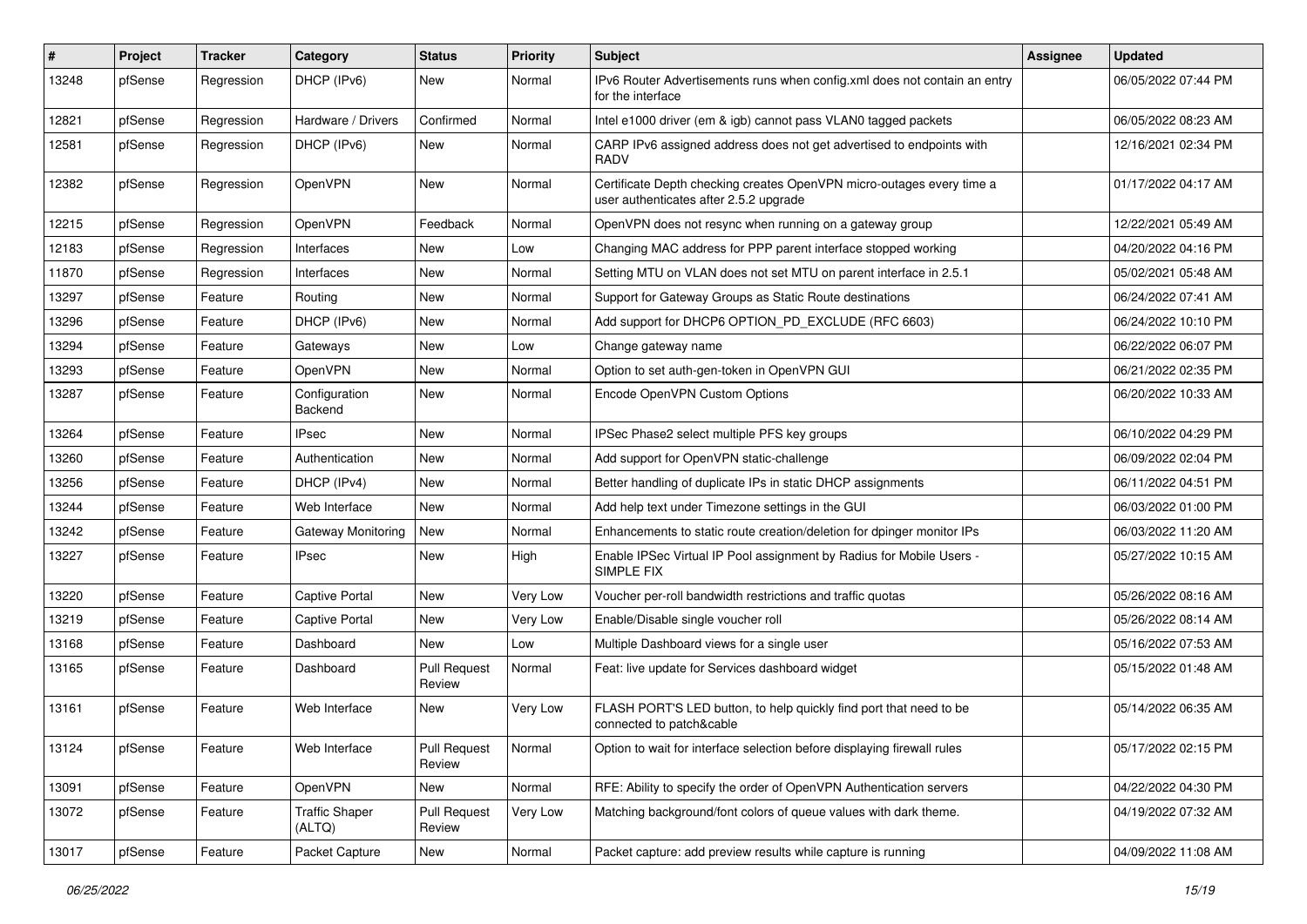| #     | Project | <b>Tracker</b> | Category                | <b>Status</b> | <b>Priority</b> | <b>Subject</b>                                                                                            | Assignee | <b>Updated</b>      |
|-------|---------|----------------|-------------------------|---------------|-----------------|-----------------------------------------------------------------------------------------------------------|----------|---------------------|
| 13009 | pfSense | Feature        | <b>OpenVPN</b>          | New           | Normal          | Add option for multiple remote addresses to OpenVPN Client                                                |          | 03/31/2022 12:42 PM |
| 12903 | pfSense | Feature        | <b>Notifications</b>    | New           | Normal          | alternative authentication methods for email notifications?                                               |          | 03/07/2022 07:52 AM |
| 12874 | pfSense | Feature        | OpenVPN                 | New           | Normal          | OpenVPN RADIUS Framed-Pool                                                                                |          | 02/25/2022 02:24 PM |
| 12848 | pfSense | Feature        | <b>Dynamic DNS</b>      | New           | Normal          | Evaluation of the DynDNS "Result Match" string                                                            |          | 02/22/2022 02:01 AM |
| 12813 | pfSense | Feature        | Installer               | New           | Low             | Recover extra data in the installer                                                                       |          | 02/17/2022 07:52 AM |
| 12768 | pfSense | Feature        | Upgrade                 | New           | Normal          | pfSense-repo: Make sure default config file exists                                                        |          | 05/17/2022 02:32 PM |
| 12746 | pfSense | Feature        | Interfaces              | New           | High            | <b>IPoE</b> feature for WAN interface                                                                     |          | 02/01/2022 01:42 AM |
| 12679 | pfSense | Feature        | Interfaces              | New           | Normal          | Remind user to update DHCPv6 range when changing interface IPv6 prefix                                    |          | 01/12/2022 07:36 AM |
| 12676 | pfSense | Feature        | Rules / NAT             | New           | Normal          | Add the Tagged option on the Port Forward rules edit page                                                 |          | 01/11/2022 05:52 AM |
| 12665 | pfSense | Feature        | Rules / NAT             | <b>New</b>    | Normal          | Ability to add custom pf rules from the GUI                                                               |          | 01/07/2022 09:30 AM |
| 12625 | pfSense | Feature        | Logging                 | New           | Normal          | Granular logging options for default firewall rules.                                                      |          | 12/21/2021 06:39 PM |
| 12602 | pfSense | Feature        | <b>Dynamic DNS</b>      | New           | Normal          | DHCPv6 should allow DDNS Client updates for hosts                                                         |          | 12/15/2021 11:00 AM |
| 12600 | pfSense | Feature        | Aliases / Tables        | <b>New</b>    | Normal          | allow custom mask for a network alias created from a FQDN                                                 |          | 12/15/2021 10:50 AM |
| 12564 | pfSense | Feature        | Aliases / Tables        | New           | Low             | add column to show that an Alias is in use by or not                                                      |          | 12/04/2021 07:25 PM |
| 12553 | pfSense | Feature        | Backup / Restore        | New           | Normal          | Auto Config Backup: Allow selecting multiple backups for deletion                                         |          | 02/22/2022 04:27 AM |
| 12551 | pfSense | Feature        | <b>DNS Resolver</b>     | New           | Low             | Add ability to set DNS resolver search domain list                                                        |          | 12/01/2021 11:18 AM |
| 12522 | pfSense | Feature        | OpenVPN                 | New           | Very Low        | More flexible Client-Specific Override options for controlling options pushed<br>to clients               |          | 04/11/2022 03:11 PM |
| 12521 | pfSense | Feature        | <b>Operating System</b> | <b>New</b>    | Very Low        | Add the BBR2, QUIC, RACK Congestion Control (CC) protocols                                                |          | 11/15/2021 07:40 AM |
| 12473 | pfSense | Feature        | <b>IPsec</b>            | New           | Normal          | Allow user adjustment of IPsec Keep Alive periodic checks                                                 |          | 12/22/2021 05:59 AM |
| 12466 | pfSense | Feature        | OpenVPN                 | <b>New</b>    | Very Low        | Option to Disable Renegotiation timer in OpenVPN Server                                                   |          | 06/24/2022 07:16 AM |
| 12458 | pfSense | Feature        | Authentication          | New           | Normal          | Use "unixHomeDirectory" instead of "homeDirectory" when LDAP<br>authentication server is Active Directory |          | 10/15/2021 08:18 AM |
| 12370 | pfSense | Feature        | Rules / NAT             | New           | Low             | Add limiters to Queue column on firewall rule list                                                        |          | 09/14/2021 07:37 AM |
| 12343 | pfSense | Feature        | <b>Diagnostics</b>      | New           | Low             | Real time traffic monitoring                                                                              |          | 09/06/2021 01:26 PM |
| 12300 | pfSense | Feature        | Hardware / Drivers      | New           | Normal          | Add Aquantia Atlantic driver to pfsense                                                                   |          | 09/14/2021 06:49 AM |
| 12248 | pfSense | Feature        | Package System          | New           | Low             | Package Update Availability Notification                                                                  |          | 11/28/2021 10:02 AM |
| 12190 | pfSense | Feature        | Rules / NAT             | New           | Normal          | Add ability to reference ipv6 prefix in firewall rules and aliases                                        |          | 08/05/2021 01:47 PM |
| 12139 | pfSense | Feature        | <b>DNS Forwarder</b>    | New           | Normal          | Add support in for specifying a DNSMASQ configuration file                                                |          | 07/16/2021 09:45 PM |
| 12121 | pfSense | Feature        | OpenVPN                 | New           | Normal          | Wider "local network(s)" fields in OpenVPN server configuration                                           |          | 07/19/2021 07:37 AM |
| 12120 | pfSense | Feature        | <b>DHCP Relay</b>       | New           | Normal          | Permit several sets of destination DHCP servers in DHCP relay                                             |          | 07/11/2021 05:41 PM |
| 12091 | pfSense | Feature        | Authentication          | New           | Normal          | RFE: Add support for sssd authentication                                                                  |          | 12/10/2021 04:55 PM |
| 12077 | pfSense | Feature        | Gateways                | New           | Normal          | Allow stick-connections per gateway group                                                                 |          | 06/24/2021 08:45 AM |
| 12066 | pfSense | Feature        | <b>Operating System</b> | New           | Very Low        | Include man and man pages for all core programs and packages                                              |          | 06/21/2021 07:44 AM |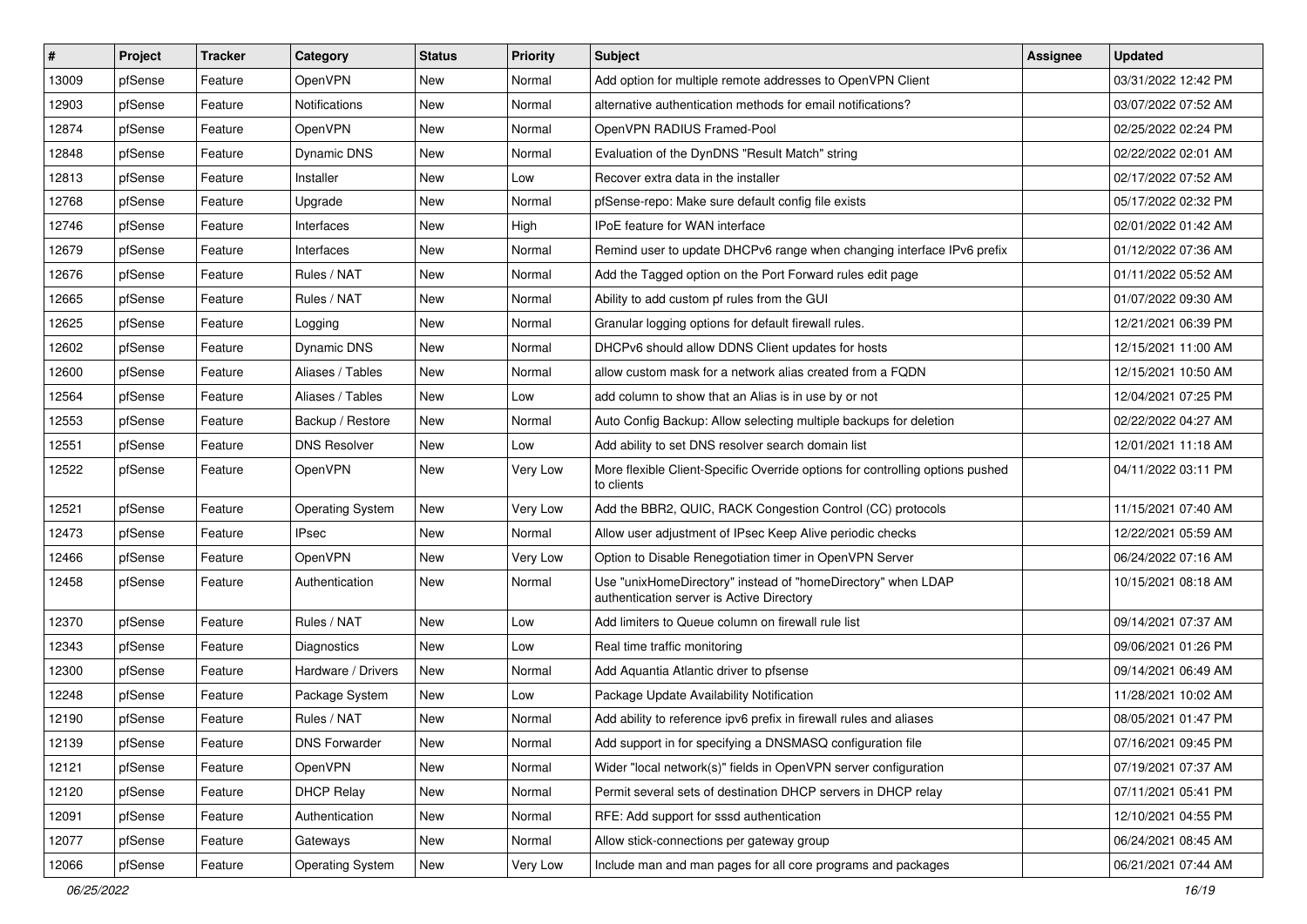| #     | Project | <b>Tracker</b> | Category                       | <b>Status</b>                 | <b>Priority</b> | <b>Subject</b>                                                                                                                   | Assignee | <b>Updated</b>      |
|-------|---------|----------------|--------------------------------|-------------------------------|-----------------|----------------------------------------------------------------------------------------------------------------------------------|----------|---------------------|
| 12055 | pfSense | Feature        | <b>Virtual IP Addresses</b>    | Feedback                      | Normal          | Option to disable XMLRPC Sync for Loopback Virtual IPs                                                                           |          | 06/18/2021 09:05 AM |
| 11974 | pfSense | Feature        | <b>XMLRPC</b>                  | New                           | Normal          | XMLRPC synchronization for igmmproxy settings                                                                                    |          | 05/29/2021 03:58 PM |
| 11956 | pfSense | Feature        | Web Interface                  | New                           | Normal          | "add" button in the top of pages with many user-added items                                                                      |          | 07/10/2021 01:01 PM |
| 11954 | pfSense | Feature        | <b>IGMP Proxy</b>              | New                           | Normal          | Multicast limits                                                                                                                 |          | 05/25/2021 12:36 AM |
| 11927 | pfSense | Feature        | DHCP (IPv4)                    | Feedback                      | Normal          | Allow DHCP not to serve a gateway - small fix                                                                                    |          | 01/03/2022 04:17 PM |
| 11921 | pfSense | Feature        | <b>DNS Resolver</b>            | New                           | Very Low        | Feature Request: Compile unbound with EDNS Client Subnet (ECS) module<br>(--enable-subnet)                                       |          | 05/14/2021 07:29 AM |
| 11876 | pfSense | Feature        | Hardware / Drivers             | <b>New</b>                    | Normal          | OpenSSL does not use QAT acceleration on pfSense Plus<br>21.02-RELEASE-p1 or 21.05-DEVELOPMENT                                   |          | 05/03/2021 08:02 AM |
| 11856 | pfSense | Feature        | Diagnostics                    | New                           | Normal          | Replace/add Alias or DNS names for known LAN addresses in the State<br>table                                                     |          | 04/27/2021 08:01 AM |
| 11757 | pfSense | Feature        | <b>XMLRPC</b>                  | New                           | Normal          | Allow XMLRPC sync to bypass default auth server in favor of local database                                                       |          | 03/30/2021 03:18 PM |
| 11625 | pfSense | Feature        | OpenVPN                        | New                           | Normal          | Cisco-AVPair aliases support                                                                                                     |          | 03/05/2021 12:35 AM |
| 11604 | pfSense | Feature        | WireGuard                      | New                           | Normal          | WireGuard Dynamic Listen Port Randomization                                                                                      |          | 03/19/2021 10:59 AM |
| 11589 | pfSense | Feature        | <b>Traffic Graphs</b>          | <b>Pull Request</b><br>Review | Low             | Fix iftop experimental traffic fetcher, unify and improve output style                                                           |          | 03/03/2021 03:30 PM |
| 11588 | pfSense | Feature        | WireGuard                      | New                           | Low             | Automatically suggest next IP address in Wireguard interface subnet when<br>creating a peer                                      |          | 12/22/2021 03:35 AM |
| 11440 | pfSense | Feature        | Web Interface                  | <b>New</b>                    | Low             | Expand collapsed sections by clicking anywhere on header                                                                         |          | 10/28/2021 01:35 PM |
| 11438 | pfSense | Feature        | Hardware / Drivers             | New                           | Low             | Allow multiple cryptographic accelerator modules to be loaded at the same<br>time                                                |          | 02/18/2021 12:40 PM |
| 11379 | pfSense | Feature        | <b>Captive Portal</b>          | New                           | Normal          | <b>Template Roll Printer</b>                                                                                                     |          | 02/07/2021 05:26 AM |
| 11369 | pfSense | Feature        | <b>Operating System</b>        | New                           | Low             | add Enabling IPv6 Source Address Validation support                                                                              |          | 02/04/2021 10:03 AM |
| 11324 | pfSense | Feature        | Logging                        | New                           | Normal          | Separate syslog "Remote log servers" Parameters                                                                                  |          | 01/27/2021 10:47 AM |
| 11302 | pfSense | Feature        | WireGuard                      | New                           | Normal          | WireGuard XMLRPC sync                                                                                                            |          | 03/19/2021 10:59 AM |
| 11270 | pfSense | Feature        | <b>VPN</b> (Multiple<br>Types) | New                           | Low             | Consider integrating Nebula mesh VPN                                                                                             |          | 01/20/2021 03:34 PM |
| 11262 | pfSense | Feature        | Rules / NAT                    | <b>New</b>                    | Normal          | Time Based Rules - selects all days in the current month                                                                         |          | 04/27/2021 12:32 PM |
| 11257 | pfSense | Feature        | Upgrade                        | New                           | Normal          | Installed Packages: Update all button                                                                                            |          | 01/18/2021 10:45 AM |
| 11243 | pfSense | Feature        | Interfaces                     | New                           | Normal          | individual pfctl snort2c tables per interface only blocking IPs for specific<br>interface when a rule triggers in snort/suricata |          | 01/14/2021 03:02 PM |
| 11213 | pfSense | Feature        | Gateways                       | New                           | Low             | Option to mark gateway as down directly from Table                                                                               |          | 01/03/2021 07:09 AM |
| 11189 | pfSense | Feature        | Captive Portal                 | New                           | Normal          | Captive Portal - Tarpit option                                                                                                   |          | 12/23/2020 06:44 PM |
| 11169 | pfSense | Feature        | Interfaces                     | New                           | Very Low        | Changing interface index order                                                                                                   |          | 12/17/2020 05:44 AM |
| 11084 | pfSense | Feature        | Dynamic DNS                    | New                           | Normal          | Dynamic DNS include option to specify virtual IP addresses                                                                       |          | 11/19/2020 01:26 PM |
| 11056 | pfSense | Feature        | Interfaces                     | New                           | Normal          | Add option to disable flow-control on interfaces in GUI                                                                          |          | 11/11/2020 04:41 PM |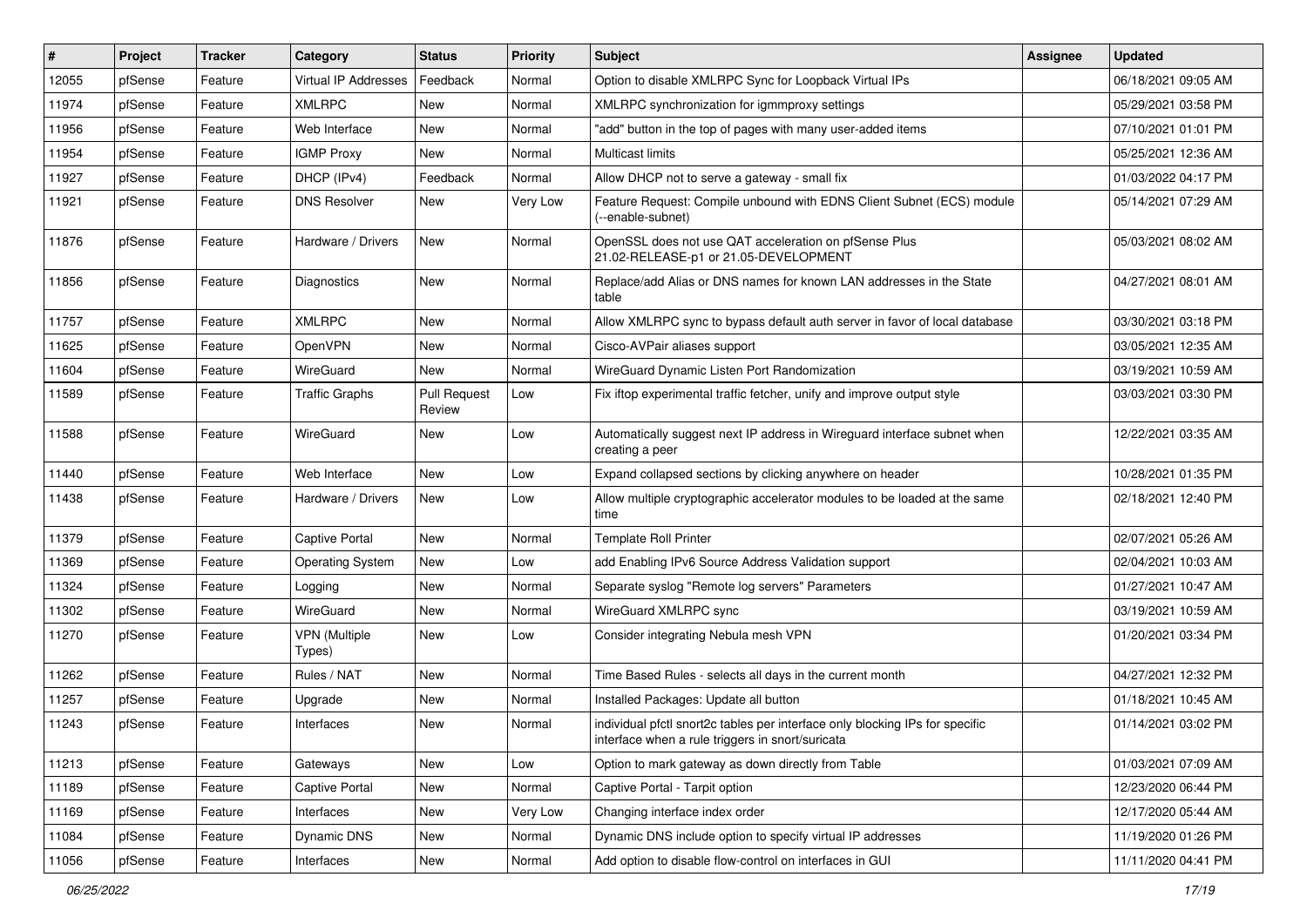| $\vert$ # | Project | <b>Tracker</b> | Category                        | <b>Status</b> | <b>Priority</b> | <b>Subject</b>                                                                                         | <b>Assignee</b> | <b>Updated</b>      |
|-----------|---------|----------------|---------------------------------|---------------|-----------------|--------------------------------------------------------------------------------------------------------|-----------------|---------------------|
| 11004     | pfSense | Feature        | DHCP (IPv4)                     | New           | Low             | DHCP reservations with no IP address show entries in DHCP leases                                       |                 | 10/26/2020 07:22 AM |
| 10995     | pfSense | Feature        | <b>Operating System</b>         | New           | Low             | Remove VMware MSI-X from the PCI blacklist.                                                            |                 | 10/20/2020 11:40 AM |
| 10962     | pfSense | Feature        | Dynamic DNS                     | New           | Normal          | Add Cpanel support for Dynamic DNS Clients                                                             |                 | 12/28/2020 01:56 PM |
| 10918     | pfSense | Feature        | Aliases / Tables                | New           | Low             | IP Aliases de-duplication                                                                              |                 | 12/13/2020 11:37 PM |
| 10890     | pfSense | Feature        | Interfaces                      | New           | Normal          | Allow multiple assigned interfaces to track status of a single switch port                             |                 | 09/14/2020 07:20 AM |
| 10843     | pfSense | Feature        | Authentication                  | New           | Normal          | Allow user manager settings to specify multiple authentication servers                                 |                 | 01/13/2022 07:22 AM |
| 10839     | pfSense | Feature        | <b>Traffic Shaper</b><br>(ALTQ) | New           | Normal          | Add popular messengers to the Traffic Shaper Wizard                                                    |                 | 08/18/2020 10:07 AM |
| 10805     | pfSense | Feature        | Hardware / Drivers              | New           | Normal          | Intel QAT (QuickAssist) encryption support for PfSense                                                 |                 | 07/31/2020 03:13 PM |
| 10802     | pfSense | Feature        | DHCP (IPv4)                     | New           | Very Low        | Seperator for DHCP Static Mapped leases                                                                |                 | 07/31/2020 10:30 AM |
| 10732     | pfSense | Feature        | <b>High Availability</b>        | New           | Very Low        | Warning banner for secondary HA node                                                                   |                 | 12/23/2021 03:34 AM |
| 10731     | pfSense | Feature        | <b>XMLRPC</b>                   | New           | Very Low        | XML-sync primary/secondary config flag                                                                 |                 | 07/06/2020 03:52 PM |
| 10718     | pfSense | Feature        | <b>Notifications</b>            | New           | Normal          | Email notifications - add new field to enter a from: name                                              |                 | 07/01/2020 09:08 AM |
| 10651     | pfSense | Feature        | <b>OpenVPN</b>                  | New           | Normal          | Remove/replace deprecated OpenVPN options                                                              |                 | 06/10/2020 11:32 AM |
| 10645     | pfSense | Feature        | Package System                  | New           | Very Low        | Choosing active repo after restoring config but before starting pkgs<br>auto-installing                |                 | 09/22/2020 01:04 PM |
| 10621     | pfSense | Feature        | Hardware / Drivers              | Feedback      | Normal          | Update system.inc/system_identify_specific_platform() update to<br>accommodate AWS, Azure and GCP      |                 | 06/02/2020 03:16 PM |
| 10581     | pfSense | Feature        | Logging                         | New           | Normal          | Provide ability to disable nginx access logging to remote syslog server                                |                 | 05/21/2020 08:36 PM |
| 10514     | pfSense | Feature        | Web Interface                   | New           | Normal          | Add to every page an unparsed Notes field for administrative reference                                 |                 | 04/30/2020 06:32 PM |
| 10468     | pfSense | Feature        | Web Interface                   | New           | Normal          | Allow to download log files from WebGUI                                                                |                 | 04/17/2020 06:17 AM |
| 10467     | pfSense | Feature        | <b>Notifications</b>            | New           | Very Low        | Email alert functionality for system health                                                            |                 | 05/21/2020 06:02 AM |
| 10446     | pfSense | Feature        | Rules / NAT                     | New           | Very Low        | VIP address is not shown in firewall rules                                                             |                 | 06/09/2022 02:07 PM |
| 10404     | pfSense | Feature        | <b>NTPD</b>                     | New           | Normal          | Consider using chrony for NTP services                                                                 |                 | 11/23/2021 06:59 PM |
| 10401     | pfSense | Feature        | Dashboard                       | New           | Normal          | Request: ability to sort/separate stopped/running Service(s) on Dashboard -><br>Services Status widget |                 | 03/31/2020 04:48 PM |
| 10395     | pfSense | Feature        | Dashboard                       | New           | Low             | Add Dashboard System Information support for more PC Engines APU<br>boards                             |                 | 02/17/2022 01:02 AM |
| 10345     | pfSense | Feature        | DHCP (IPv4)                     | New           | Normal          | DHCP lease distinction between online and offline                                                      |                 | 03/16/2020 07:56 AM |
| 10312     | pfSense | Feature        | Rules / NAT                     | New           | Low             | Reordering of NAT rules without dragging                                                               |                 | 03/03/2020 07:28 AM |
| 10290     | pfSense | Feature        | Aliases / Tables                | New           | Very Low        | Firewall Aliases Add button on top of list                                                             |                 | 07/10/2021 01:03 PM |
| 10280     | pfSense | Feature        | Dashboard                       | New           | Low             | <b>DHCP Leases widget</b>                                                                              |                 | 11/07/2020 09:18 PM |
| 10258     | pfSense | Feature        | Certificates                    | New           | Very Low        | allow to sign CA                                                                                       |                 | 02/20/2020 04:20 AM |
| 10250     | pfSense | Feature        | DHCP (IPv4)                     | New           | Very Low        | DHCP lease view by interface                                                                           |                 | 02/11/2020 07:47 AM |
| 10238     | pfSense | Feature        | <b>Operating System</b>         | New           | Very Low        | Periodic Scrub of ZFS filesystem                                                                       |                 | 12/31/2020 03:02 PM |